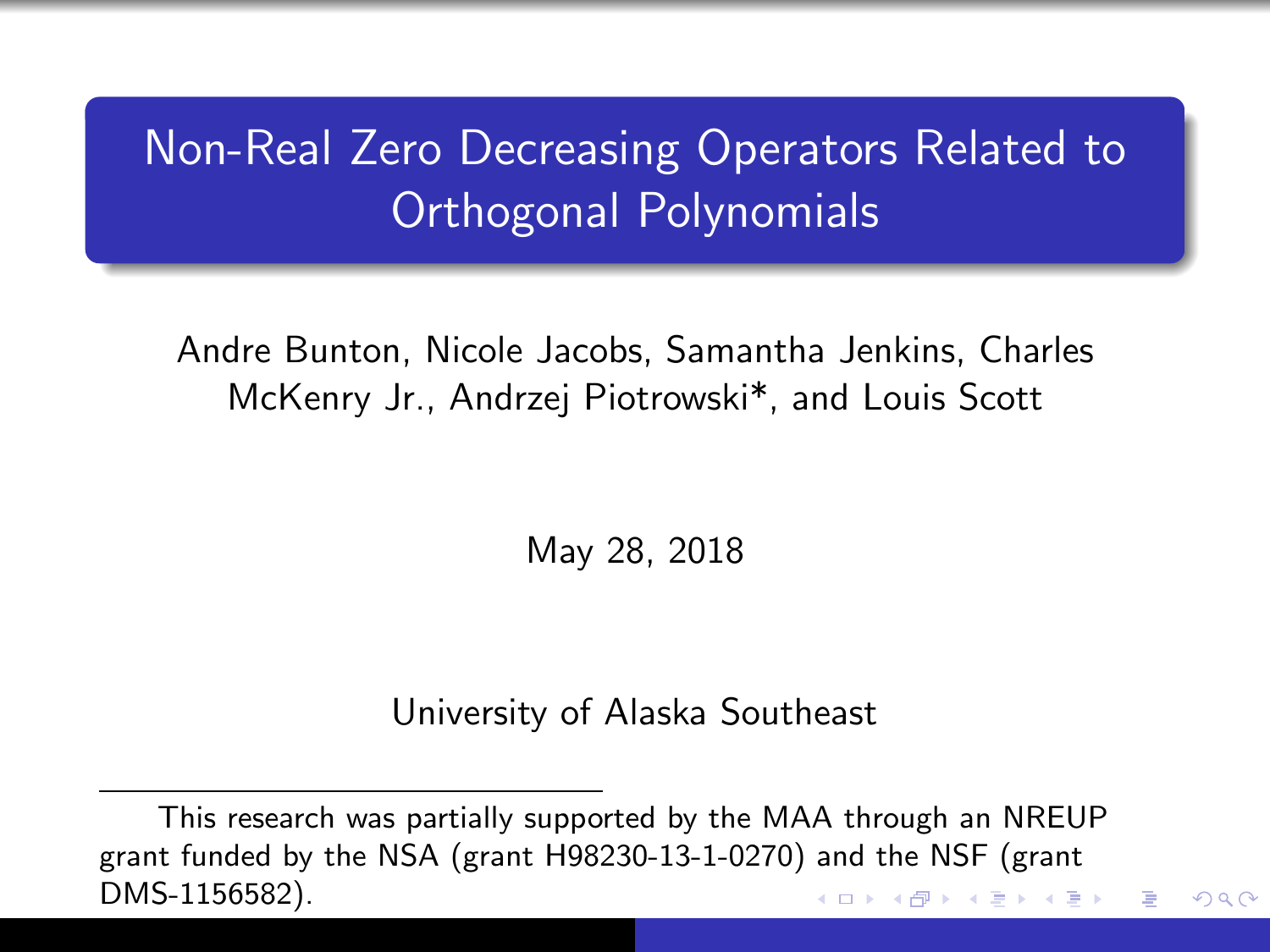#### 14:30 in Stockholm  $\leftrightarrow$  04:30 in Alaska.

#### Apologies in advance for errors and omissions!

 $\leftarrow$   $\Box$   $\rightarrow$ 

 $299$ 

э

э

 $\rightarrow$ 

3 年  $\rightarrow$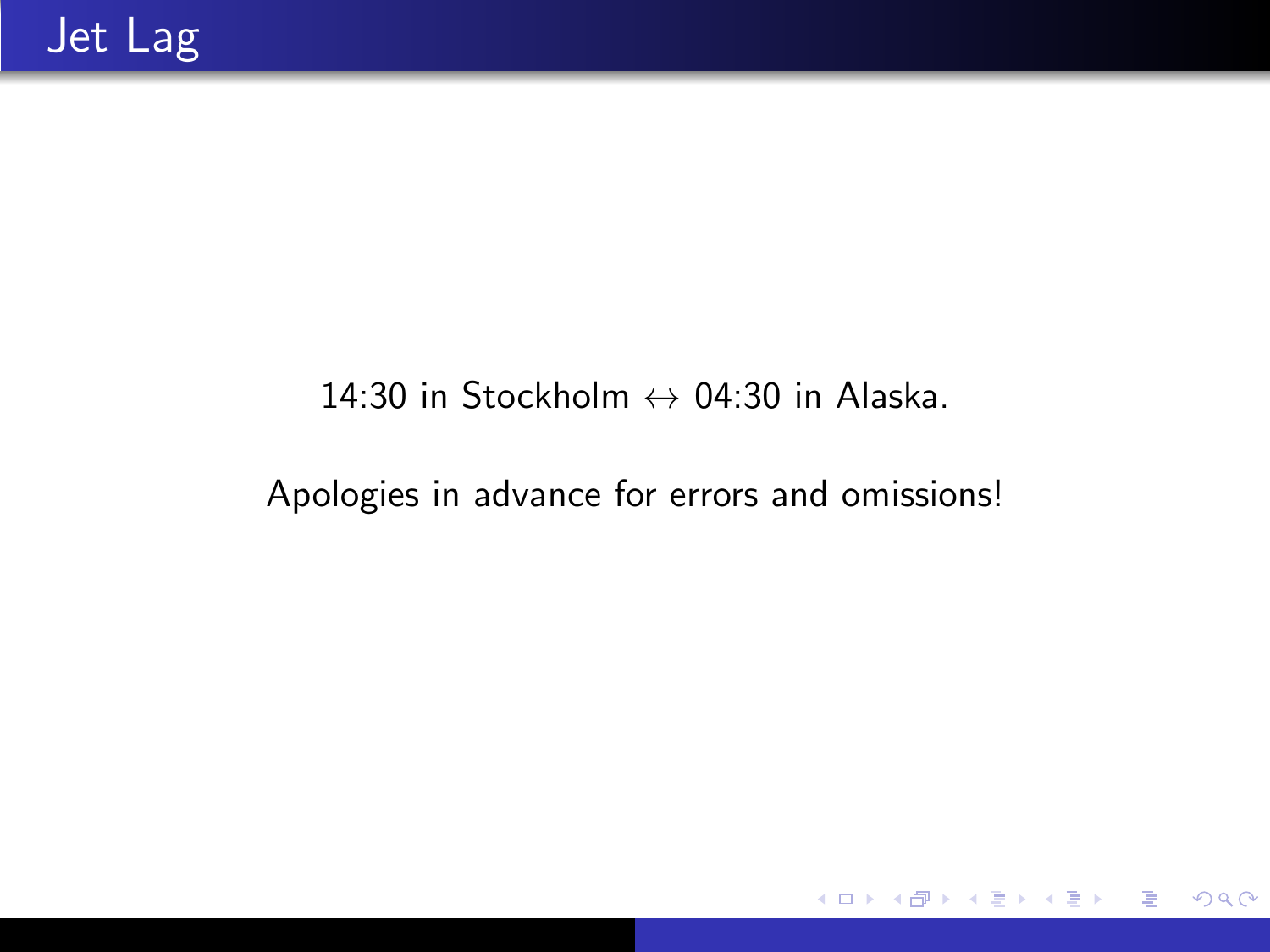For  $f: \mathbb{C} \to \mathbb{C}$  with  $f \not\equiv 0$ , denote the number (counted with multiplicity) of real and non-real zeros of f by  $Z_R(f)$  and  $Z_C(f)$ , respectively.

#### Example 1

If 
$$
f(z) = z^3(z^2 + 1)e^z
$$
, then  $Z_R(f) = 3$  and  $Z_C(f) = 2$ .

For the identically zero function, define  $Z_C(0) = 0 = Z_R(0)$ .

 $200$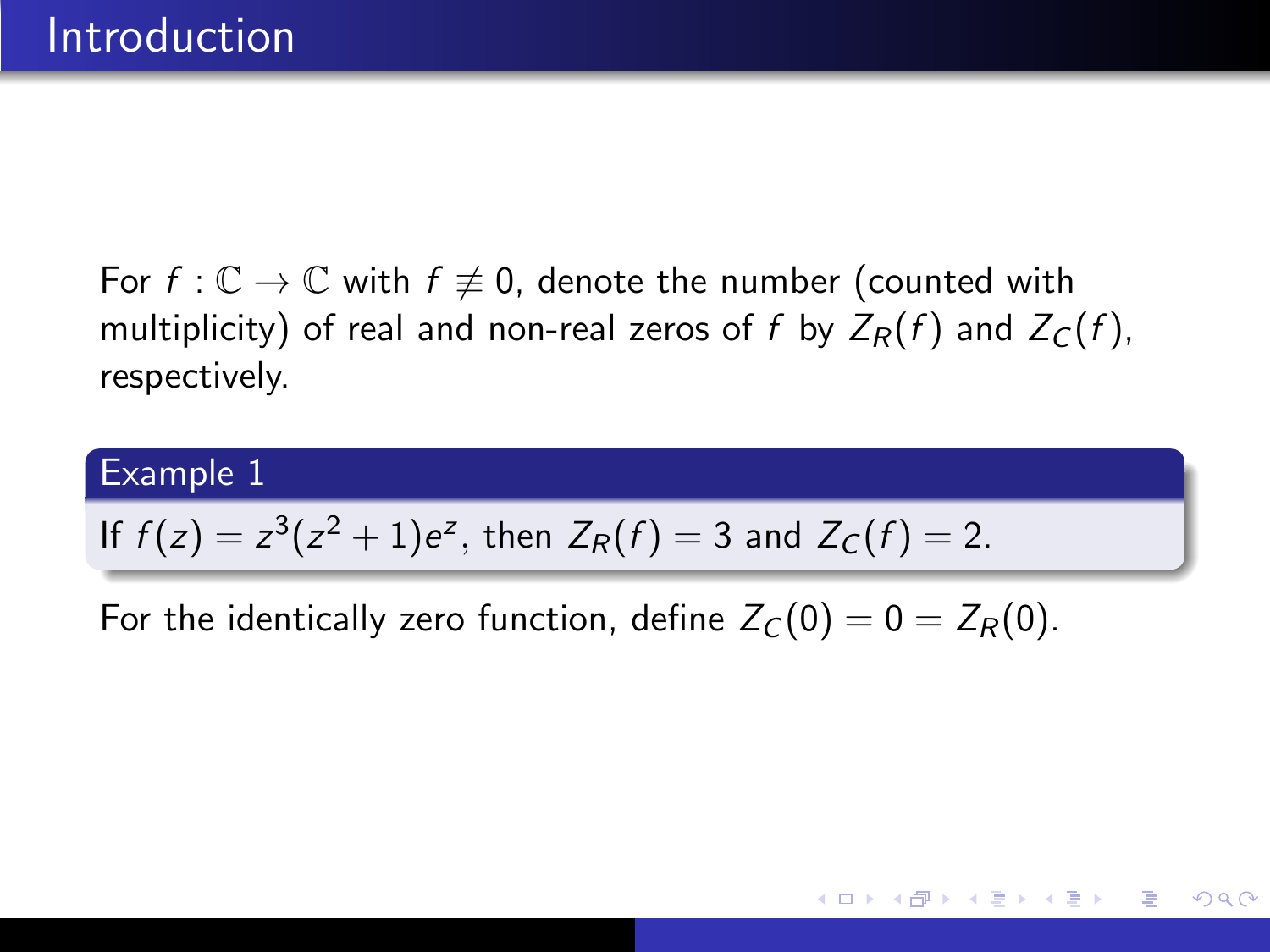Consider an operator  $L : \mathbb{R}[x] \to \mathbb{R}[x]$ . If L has the property that

$$
Z_C(L(p))\leq Z_C(p) \qquad \qquad (1)
$$

for every real polynomial  $p$ , then  $L$  is called a Complex Zero Decreasing Operator, or CZDO.

#### Example 2

The differentiation operator  $D = d/dx$  is a CZDO. This is a consequence of Rolle's Theorem from elementary calculus and the Fundamental Theorem of Algebra.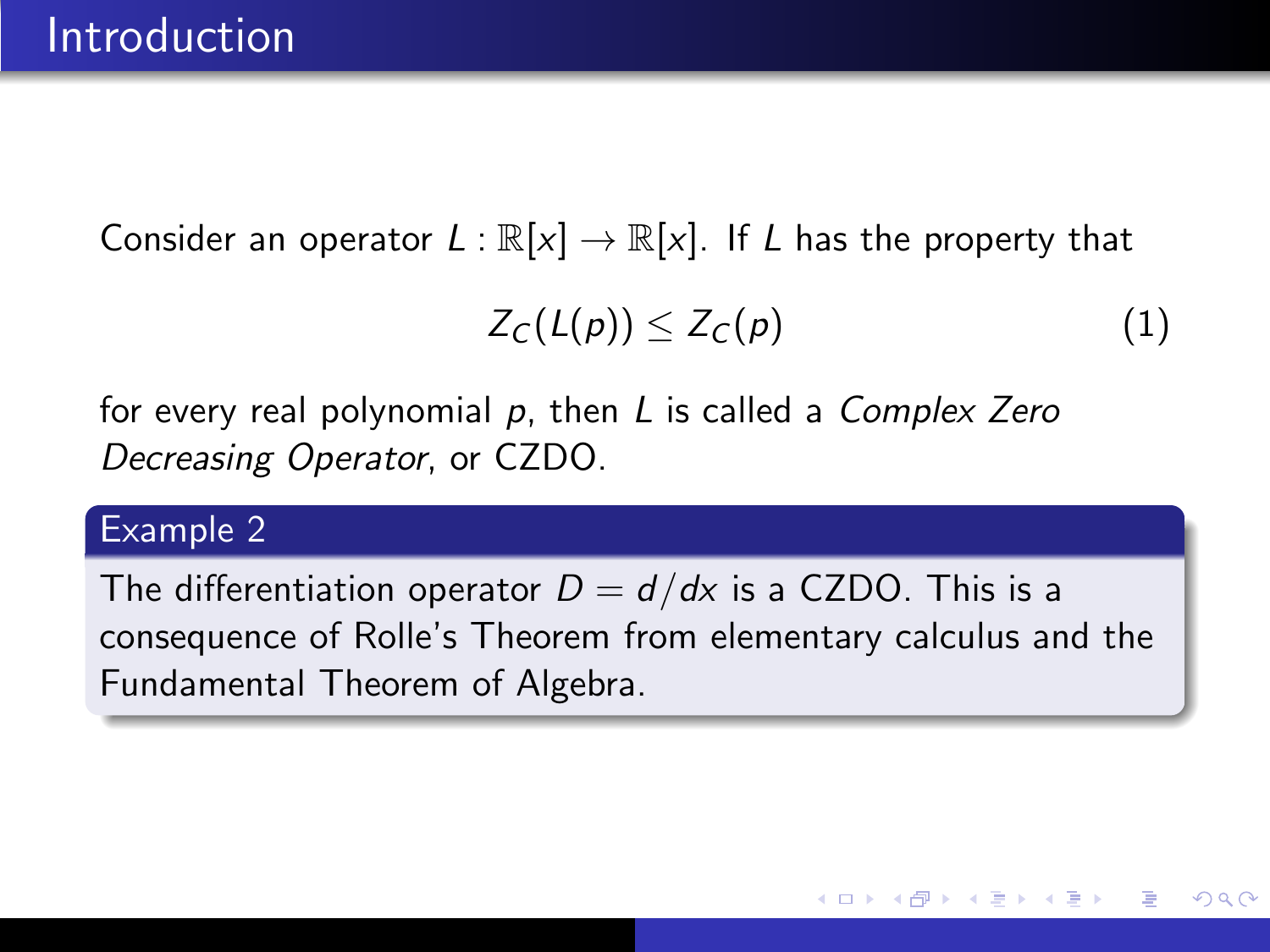### Introduction

Let  $B = \{b_k\}_{k=0}^{\infty}$  be a basis for  $\mathbb{R}[x]$ . If L is a linear CZDO and there are real constants  $\{\gamma_k\}_{k=0}^\infty$  for which

$$
L(b_k(x)) = \gamma_k b_k(x) \qquad (k = 0, 1, 2, ...),
$$
 (2)

then, the sequence  $\{\gamma_k\}_{k=0}^\infty$  is called a *Complex Zero Decreasing* Sequence for the basis B, or a B-CZDS.

#### Example 3

For any real number r, the geometric sequence  $\{r^k\}_{k=0}^{\infty}$  is a CZDS for the standard basis  $\{x^k\}_{k=0}^\infty$ .

#### Example 4

For the standard basis, the sequence  $\{k\}_{k=0}^\infty$  corresponds to the differential operator  $xD$ , which is a CZDO. It is, therefore, a CZDS for the standard basis.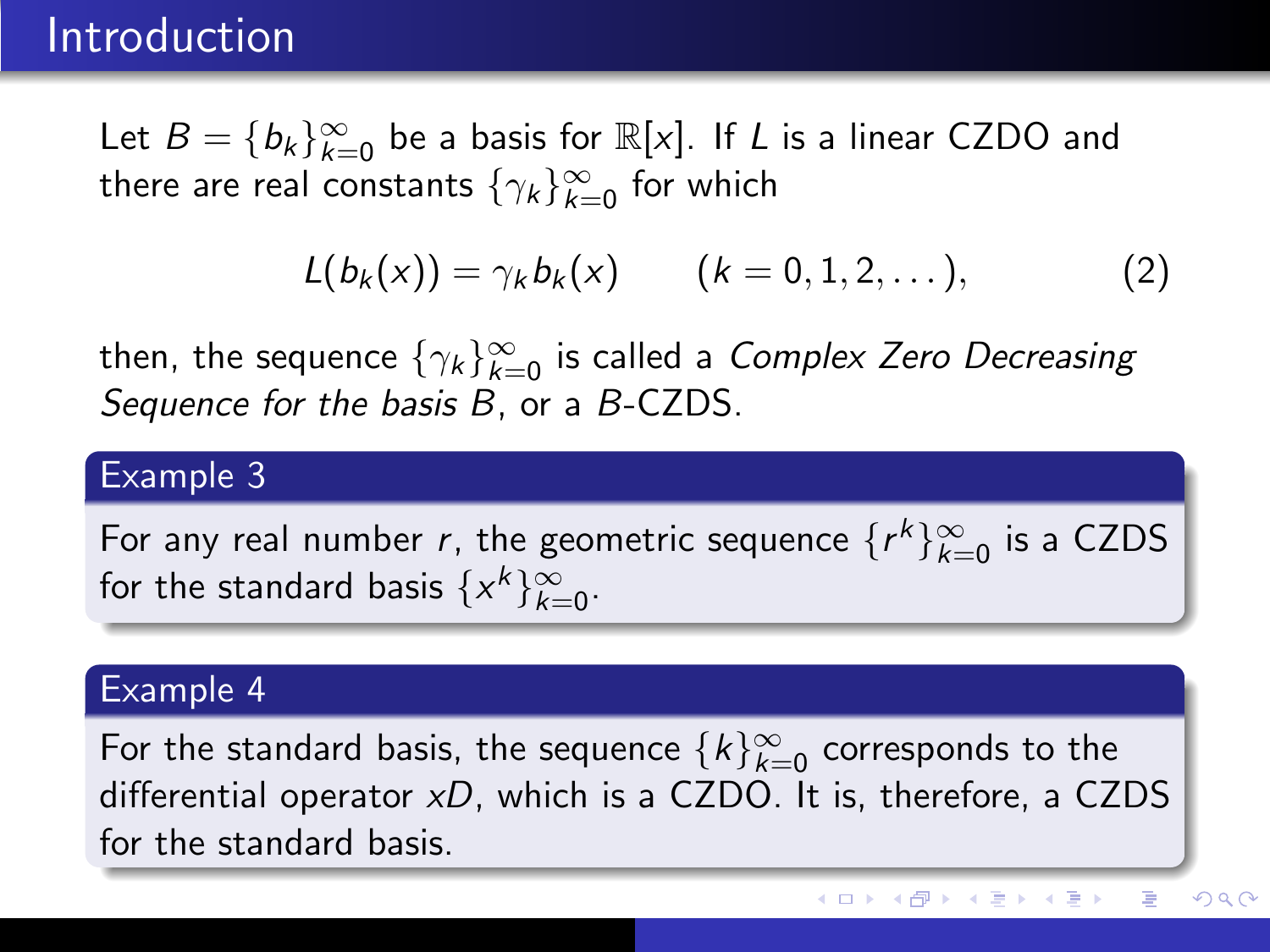#### Theorem 5

(Laguerre's Theorem [\[10,](#page-45-0) p. 6], [\[5,](#page-44-0) p. 23]) Let  $p(x) = \sum_{k=0}^{n} a_k x^k$ be an arbitrary real polynomial of degree n. If  $\alpha$  lies outside the  $interval (-n, 0)$ , then

$$
Z_C\left(\sum_{k=0}^n (k+\alpha)a_kx^k\right)\leq Z_C\left(\sum_{k=0}^n a_kx^k\right).
$$

In particular, if  $\alpha \geq 0$ , then the sequence  $\{k+\alpha\}_{k=0}^\infty$  is a CZDS for the standard basis.

#### Note:

If 
$$
p(x) = \sum_{k=0}^{n} a_k x^k
$$
, then  $xp'(x) + \alpha p(x) = \sum_{k=0}^{n} (k + \alpha) a_k x^k$ .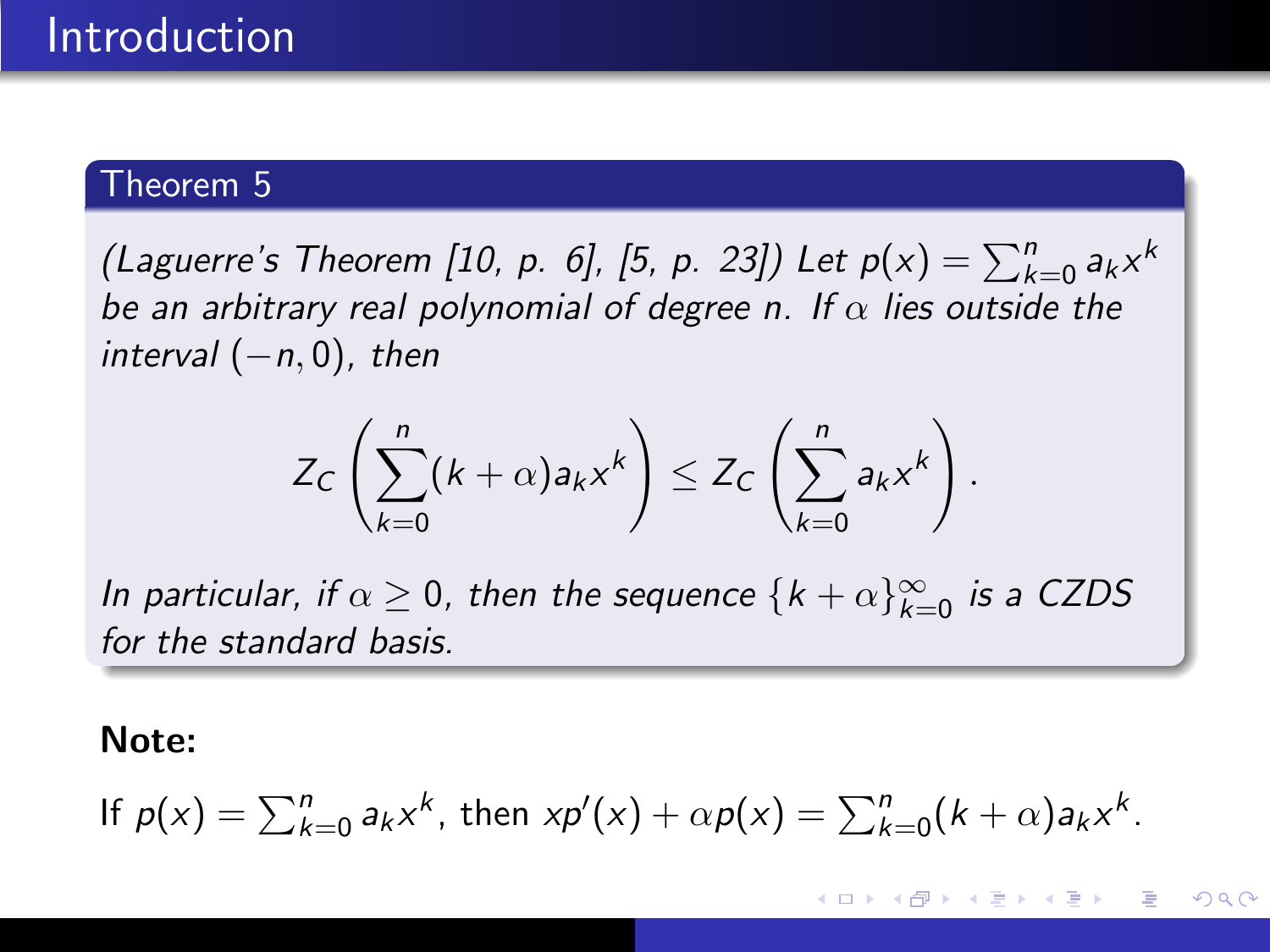#### Theorem 6

(Laguerre's Theorem; Differential Operator Version) Let  $p(x)$  be an arbitrary real polynomial of degree n. If  $\alpha$  lies outside the interval  $(-n, 0)$ , then

$$
Z_C\left(xp'(x)+\alpha p(x)\right)\leq Z_C\left(p(x)\right).
$$

In particular, if  $\alpha \geq 0$ , then the differential operator  $xD + \alpha I$  is a CZDO.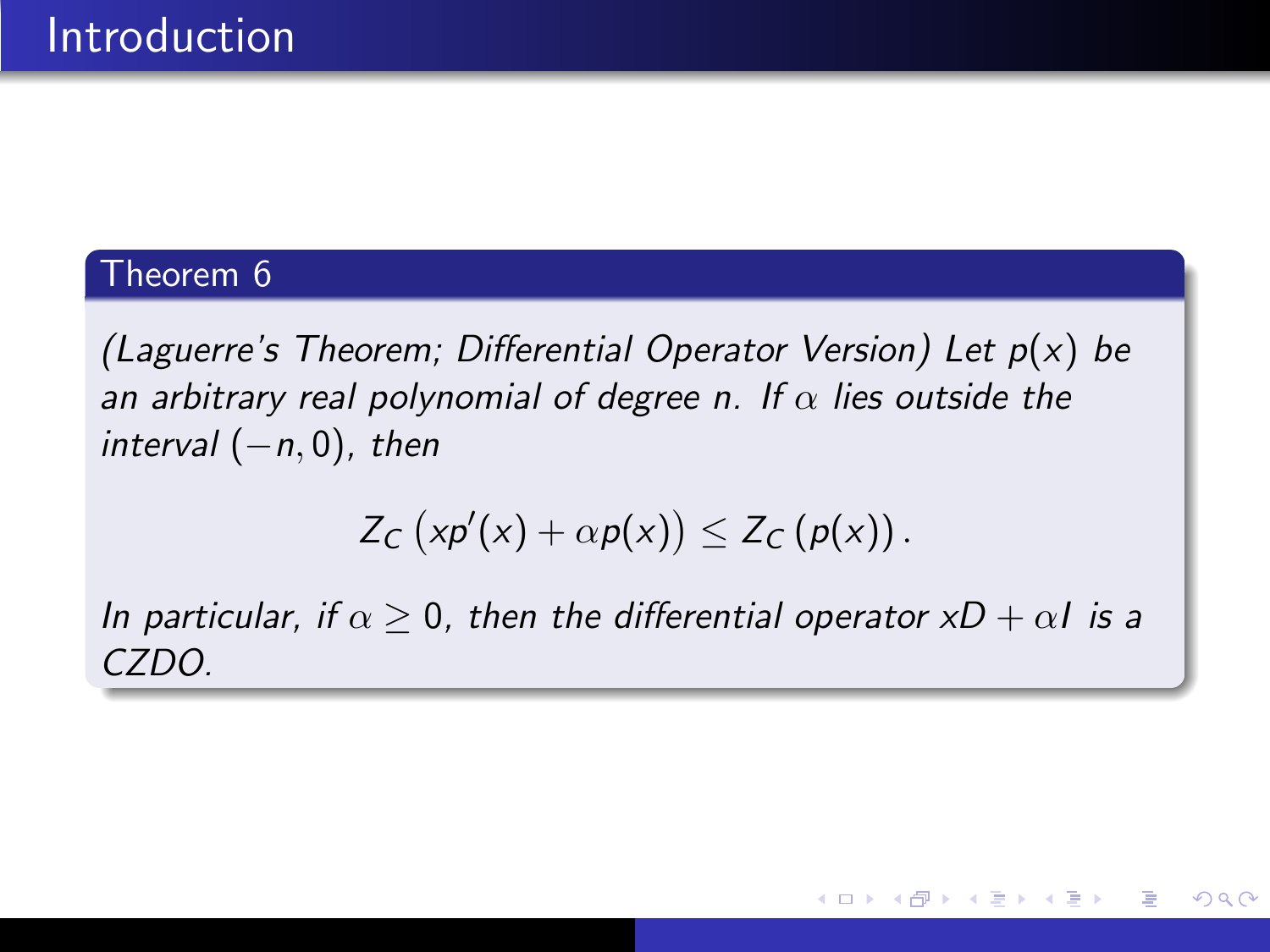A generalization of Laguerre's theorem from 2007:

#### Theorem 7

([\[11,](#page-45-1) p. 57, Proposition 68]) Suppose  $p(x)$  is an arbitrary real polynomial of degree n. If  $\alpha$ ,  $\beta$ , c, d are real numbers such that  $\alpha > 0$ ,  $\beta > 0$ , and  $\alpha + cn > 0$ , then

$$
Z_C(-\beta p''(x) + (cx + d)p'(x) + \alpha p(x)) \leq Z_C(p(x)).
$$

In particular, if  $\alpha$ ,  $\beta$ , and c are all non-negative, then  $-\beta D^2 + (c\mathsf{x} + d)D + \alpha I$  is a CZDO.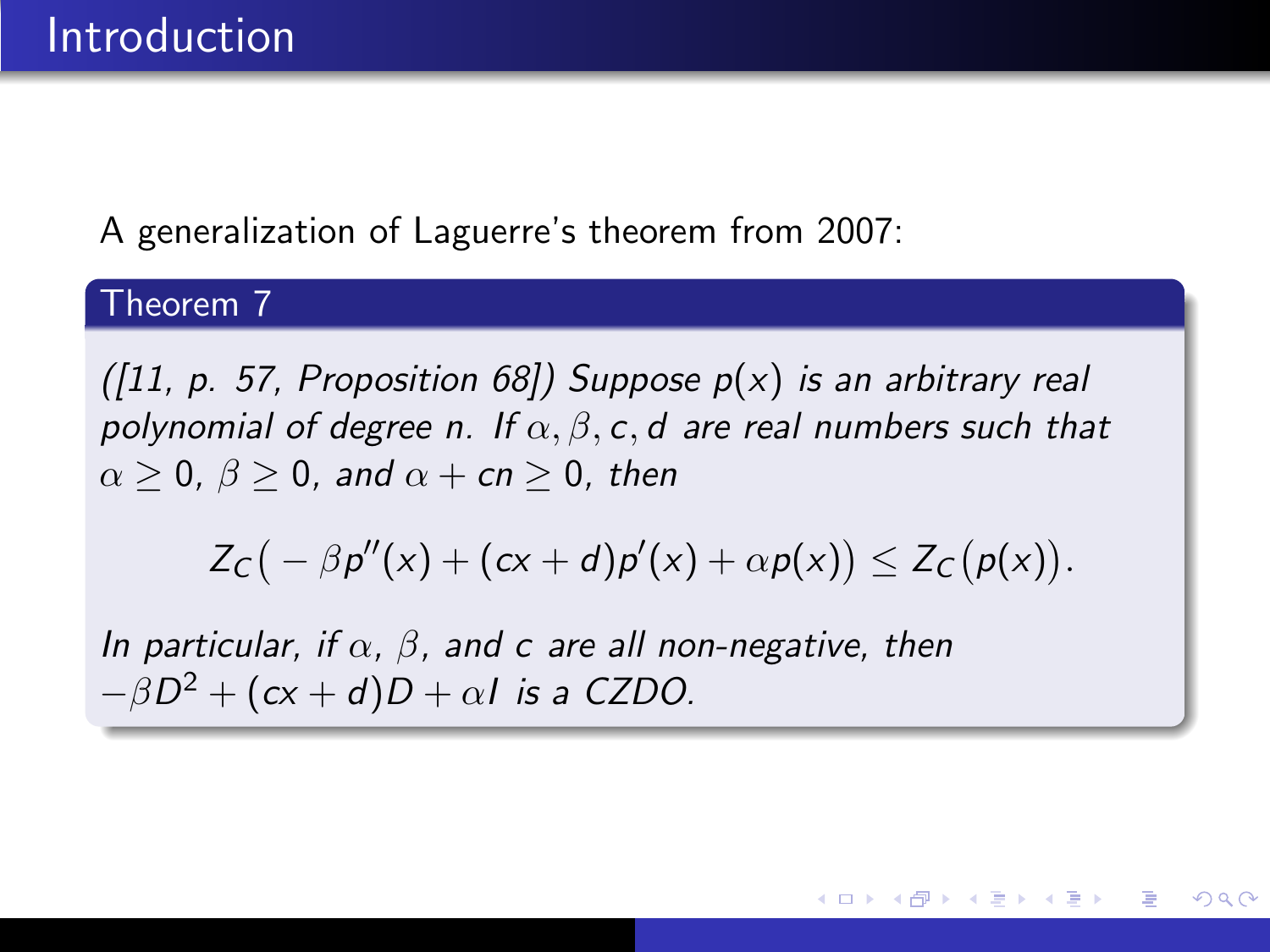### <span id="page-8-0"></span>Introduction

Motivation: The set of Hermite polynomials H satisfy the differential equation ([\[13,](#page-45-2) p. 188])

$$
nH_n(x) = -\frac{1}{2}H''_n(x) + xH'_n(x) \qquad (n = 0, 1, 2, ...).
$$

#### Theorem 8

([\[11,](#page-45-1) p. 87, Theorem 101]) Let  $p(x) = \sum_{k=0}^{n} a_k H_k(x)$  be an arbitrary real polynomial of degree n. If  $\alpha$  lies outside the interval  $(-n, 0)$ , then

$$
Z_C\left(\sum_{k=0}^n (k+\alpha)a_kH_k(x)\right)\leq Z_C\left(\sum_{k=0}^n a_kH_k(x)\right).
$$

In particular, if  $\alpha \geq 0$ , then the sequence  $\{k + \alpha\}_{k=0}^{\infty}$  is an H-CZDS.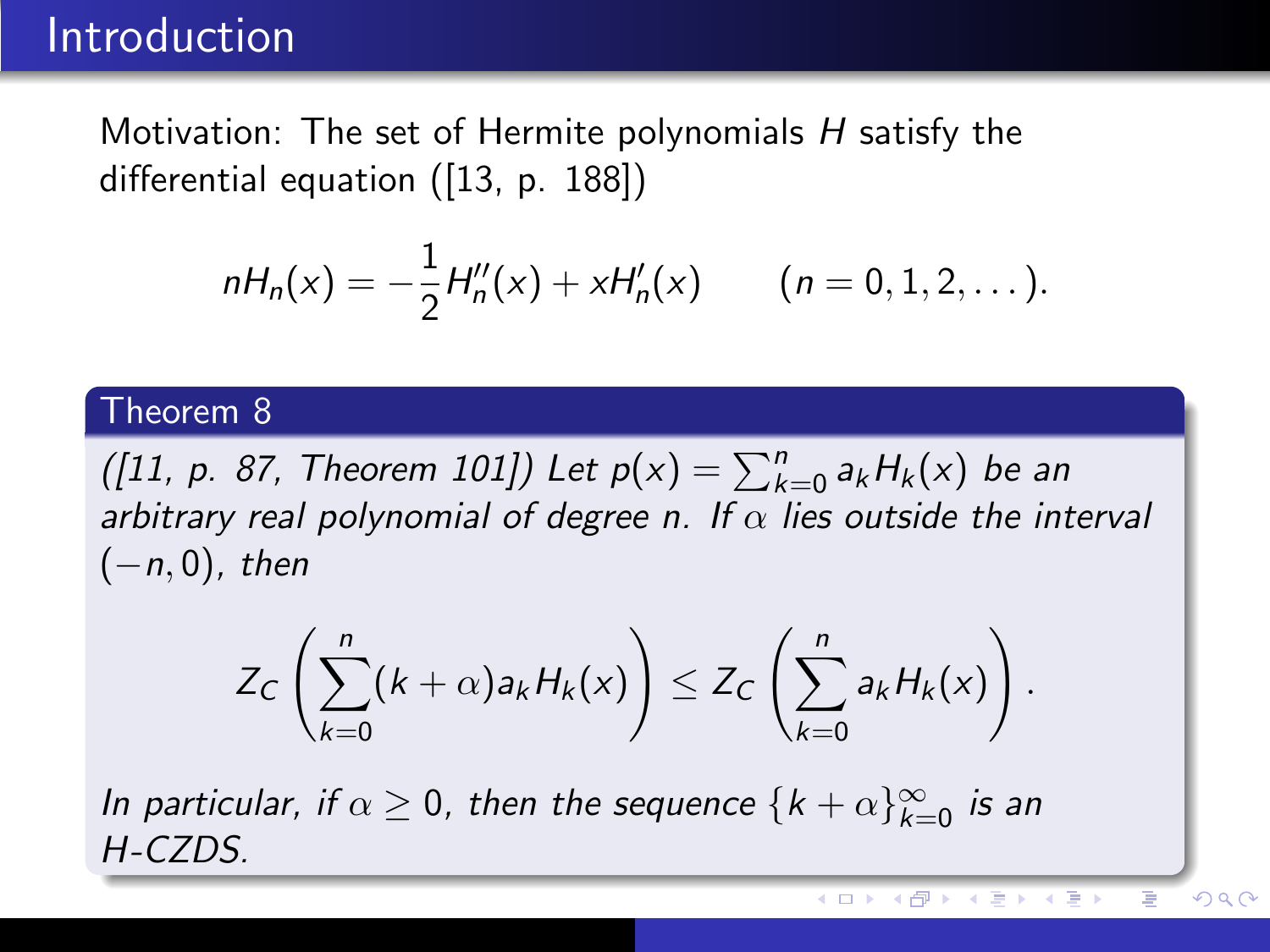### <span id="page-9-0"></span>Introduction

A complete characterization of CZDS is not currently known for any basis (an open problem!). The CZDS which can be interpolated by polynomials are characterized for two bases.

#### Theorem 9

<span id="page-9-1"></span>(Craven-Csordas [\[4,](#page-43-0) p. 13]) Let  $h(x)$  be a real polynomial. Then  ${h(k)}_{k=0}^{\infty}$  is a CZDS for the standard basis if and only if either  $\bullet$  h(0)  $\neq$  0 and h(x) has only real negative zeros, or  $\bullet$  h(0) = 0 and h(x) has the form

$$
h(x) = x(x-1)(x-2)\cdots(x-m+1)\prod_{k=1}^{p}(x-b_k)
$$
 (3)

where  $m > 1$  and  $p > 0$  are integers and  $b_k < m$  for all k.

This theorem is valid mutatis mutandis if 'CZDS for the standard basis' is [re](#page-8-0)placedby 'H-CZDS'  $([11, p. 95,$  $([11, p. 95,$  $([11, p. 95,$  $([11, p. 95,$  $([11, p. 95,$  [Th](#page-8-0)[eo](#page-10-0)re[m](#page-9-0)  $[111])$  $[111])$  $[111])$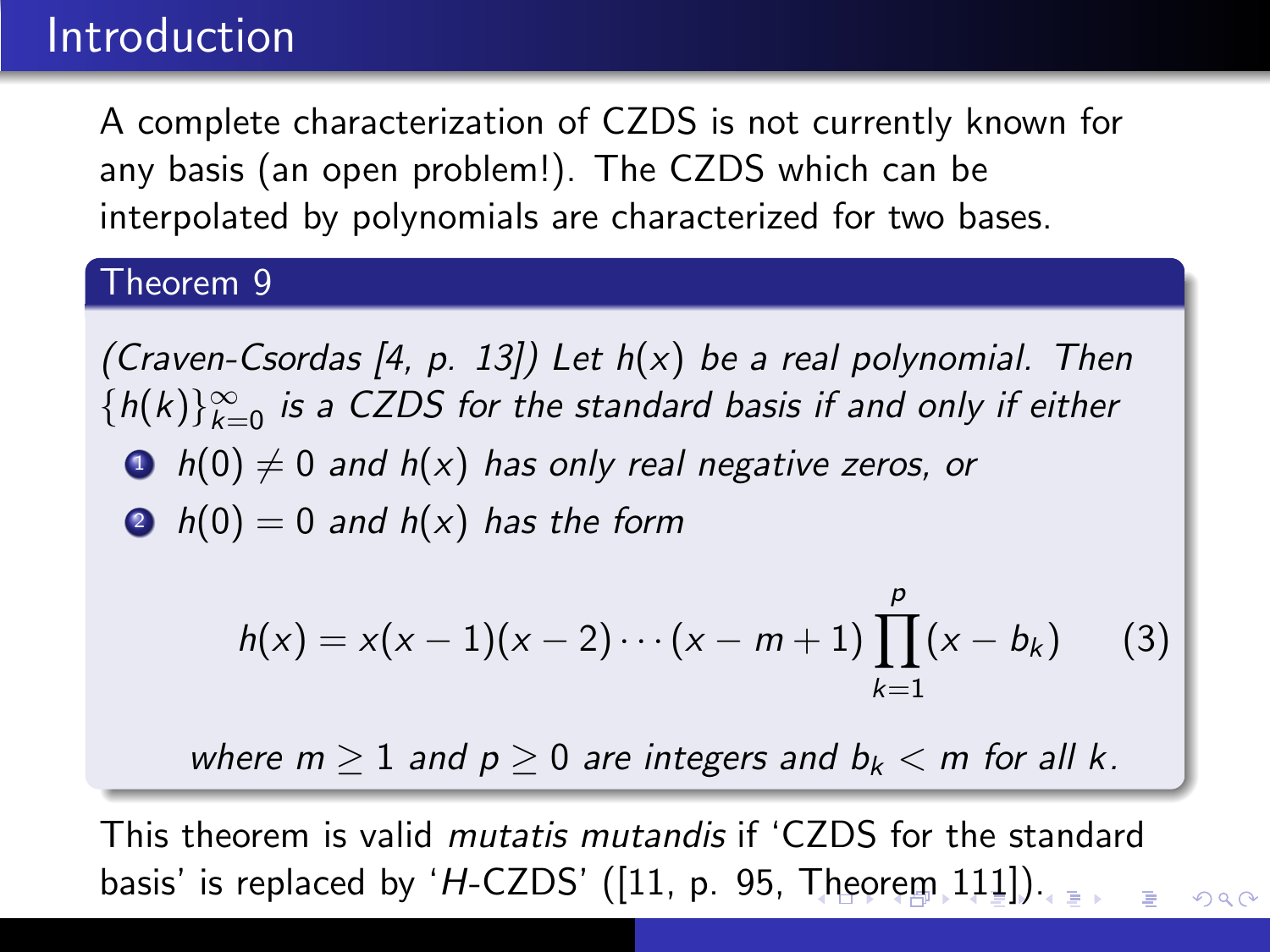#### <span id="page-10-0"></span>Theorem 10

<span id="page-10-1"></span>Let p and q be real polynomials, each with degree at least one, and let  $\alpha > 0$ . Then

$$
Z_R(f) \geq Z_R(\rho) + Z_R(q) - 1
$$

where

$$
f(x) = q(x)p'(x) + \alpha q'(x)p(x).
$$

Note: Laguerre's Theorem is included as a special case by taking  $q(x) = x$ .

 $200$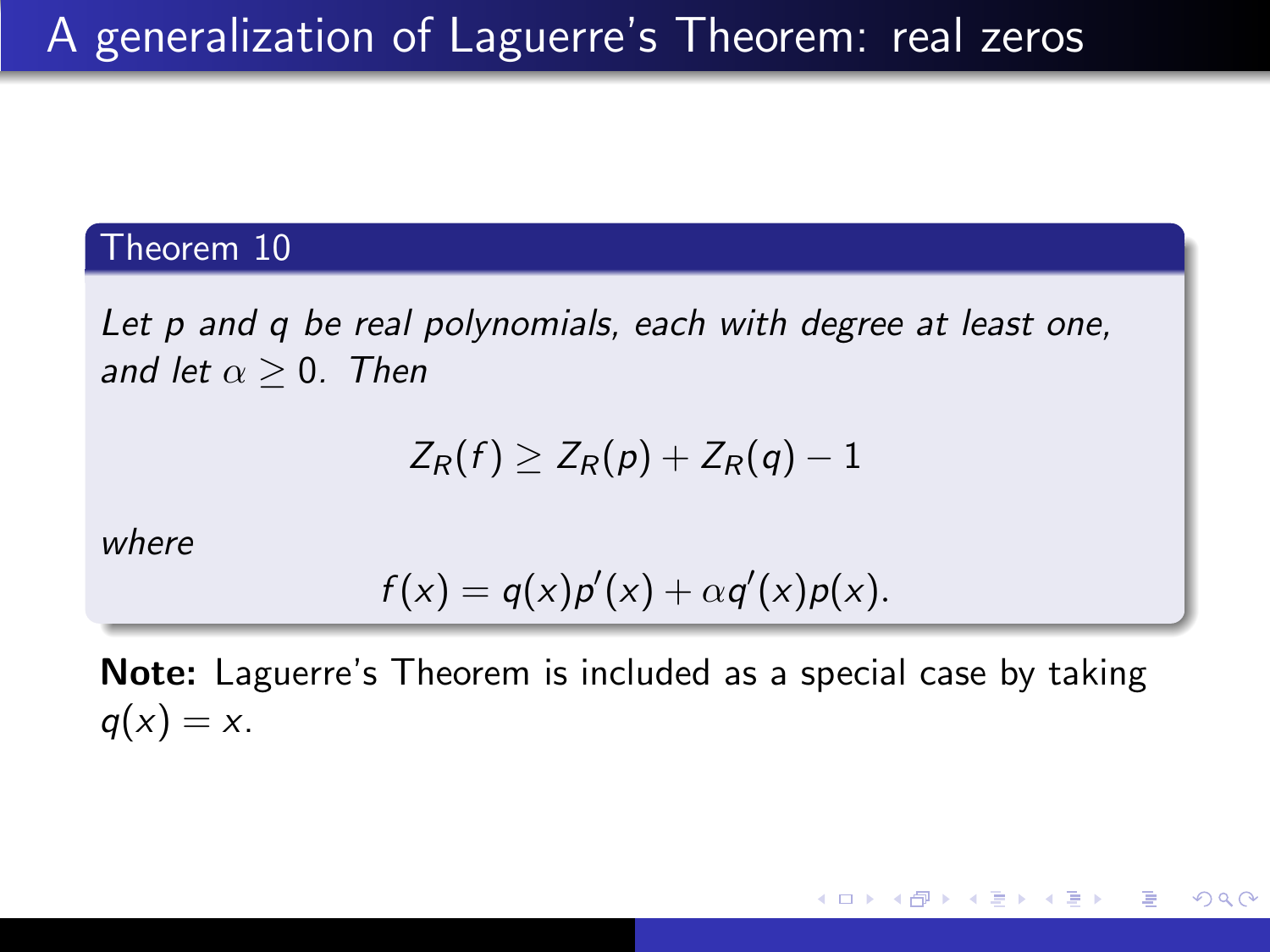When  $\alpha = 0$ , we have

$$
Z_R(f) = Z_R(qp') = Z_R(q) + Z_R(p') \ge Z_R(q) + Z_R(p) - 1,
$$

つくい

where the last inequality is a consequence of Rolle's theorem. We will now suppose  $\alpha > 0$  for the remainder of the proof.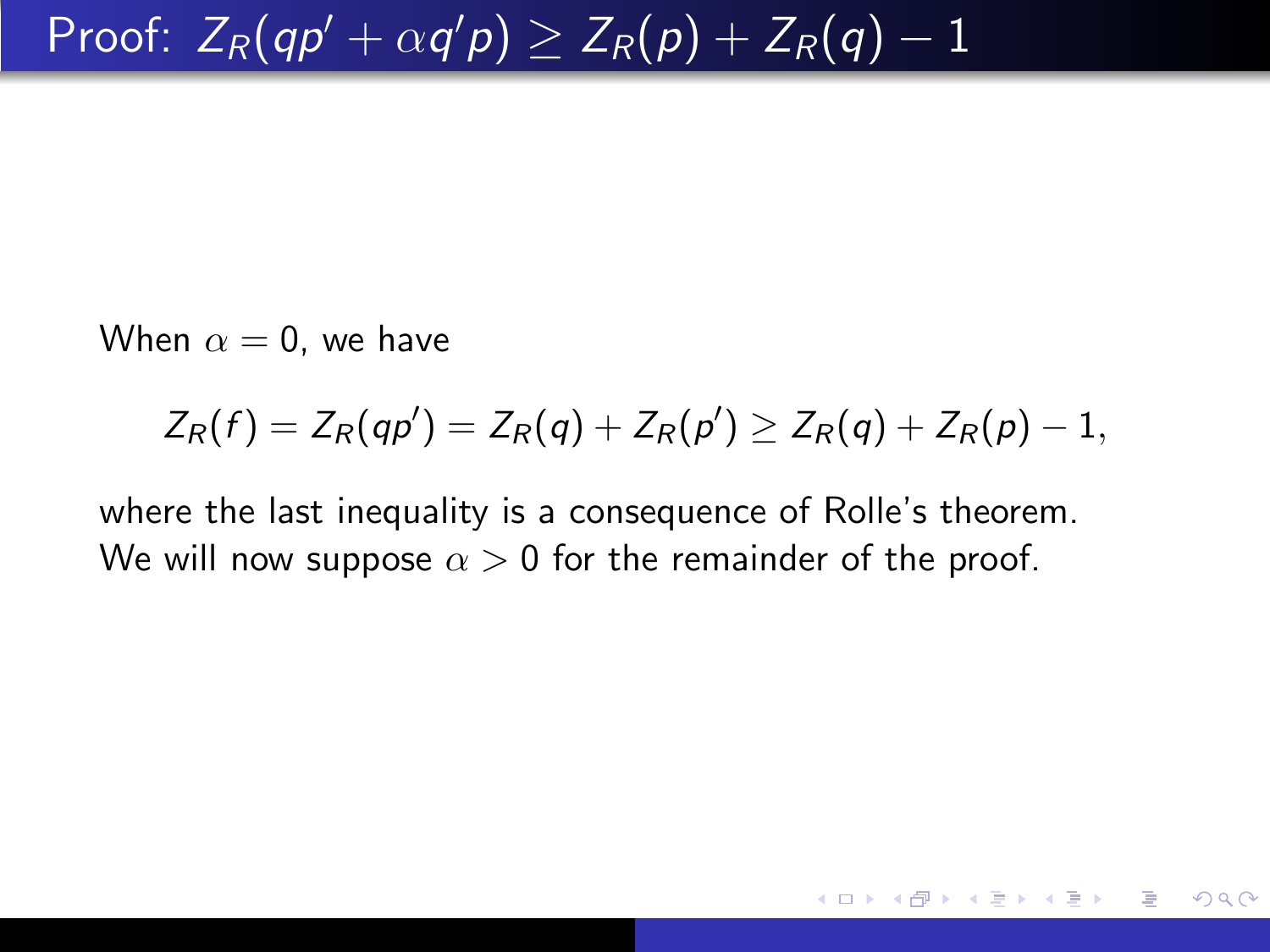# Proof:  $Z_R(q\rho'+\alpha q'\rho)\geq Z_R(\rho)+Z_R(q)-1$

Suppose  $x_0$  is a zero of  $p \cdot q$  and write

$$
\rho(x) = (x - x_0)^m h_1(x) \qquad (h_1(x_0) \neq 0),
$$
  
 
$$
q(x) = (x - x_0)^m h_2(x) \qquad (h_2(x_0) \neq 0).
$$

Then

$$
f(x) = (x - x_0)^{m+w-1} h_3(x)
$$

where

$$
h_3(x_0)=(m+\alpha w)h_1(x_0)h_2(x_0)\neq 0.
$$

That is to say, if  $x_0$  is a zero of  $p \cdot q$  of multiplicity  $m + w$ , then  $x_0$ is a zero of f of multiplicity  $m + w - 1$ .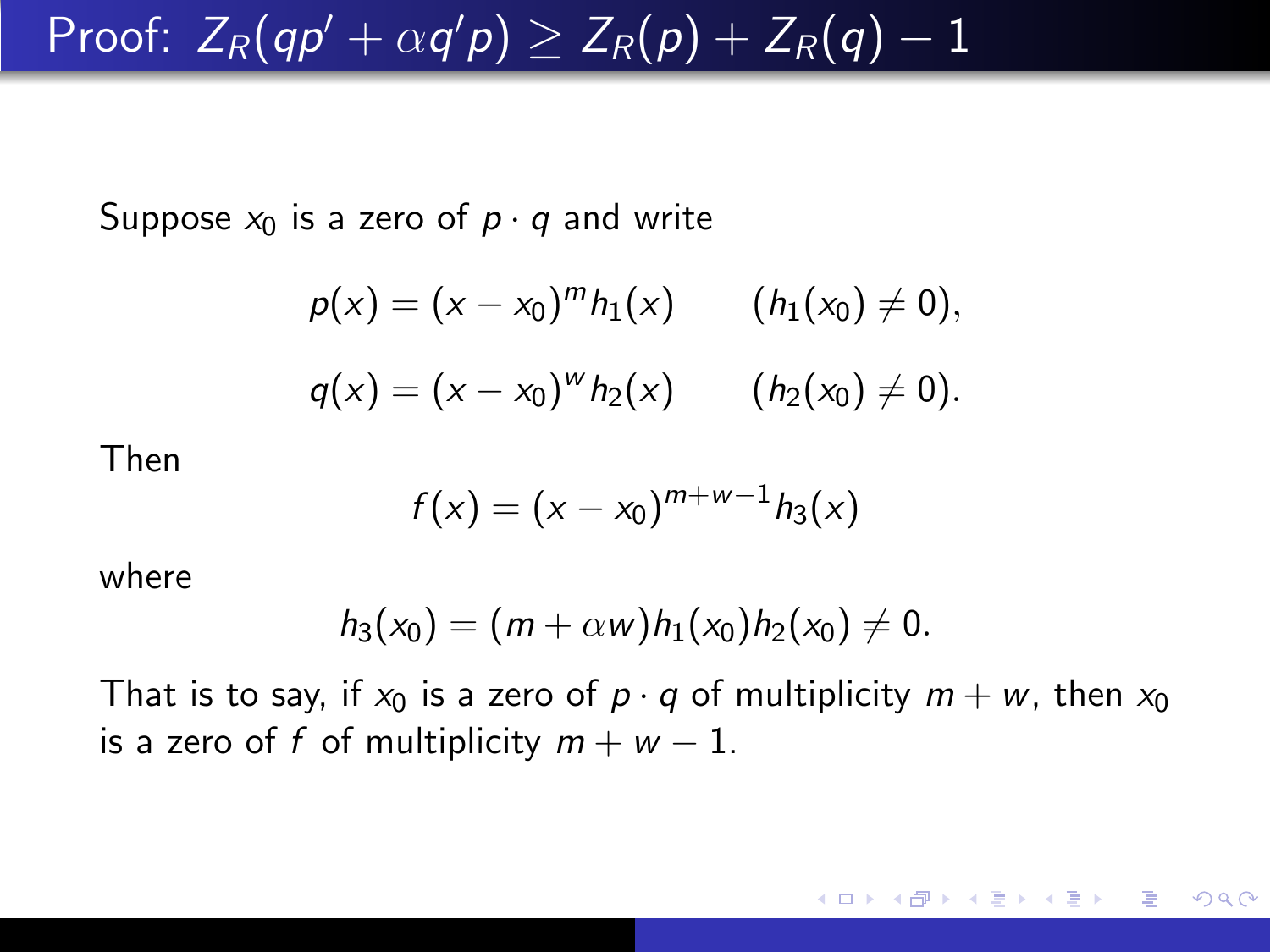# Proof:  $Z_R(q\rho'+\alpha q'\rho)\geq Z_R(\rho)+Z_R(q)-1$

To complete the proof, we show that  $f$  must vanish between consecutive real zeros of  $p \cdot q$ . Define

$$
g(x) = \begin{cases} \left[q(x)\right]^{\alpha} & \text{if } q(x) \geq 0\\ -\left[-q(x)\right]^{\alpha} & \text{if } q(x) < 0, \end{cases}
$$

so that

$$
|q(x)|^{1-\alpha}\frac{d}{dx}[g(x)p(x)] = q(x)p'(x) + \alpha q'(x)p(x) \qquad (q(x) \neq 0)
$$

Let  $x_1 < x_2$  be consecutive zeros of  $p \cdot q$ . Then they are also consecutive zeros of  $g \cdot p$ , which is continuous on  $[x_1, x_2]$  and differentiable on  $(x_1, x_2)$ . By Rolle's theorem,  $(g \cdot p)'$ , and therefore  $q(x)p'(x)+\alpha q'(x)p(x)$ , has a zero in the interval  $(x_1, x_2)$  and the the proof is finished.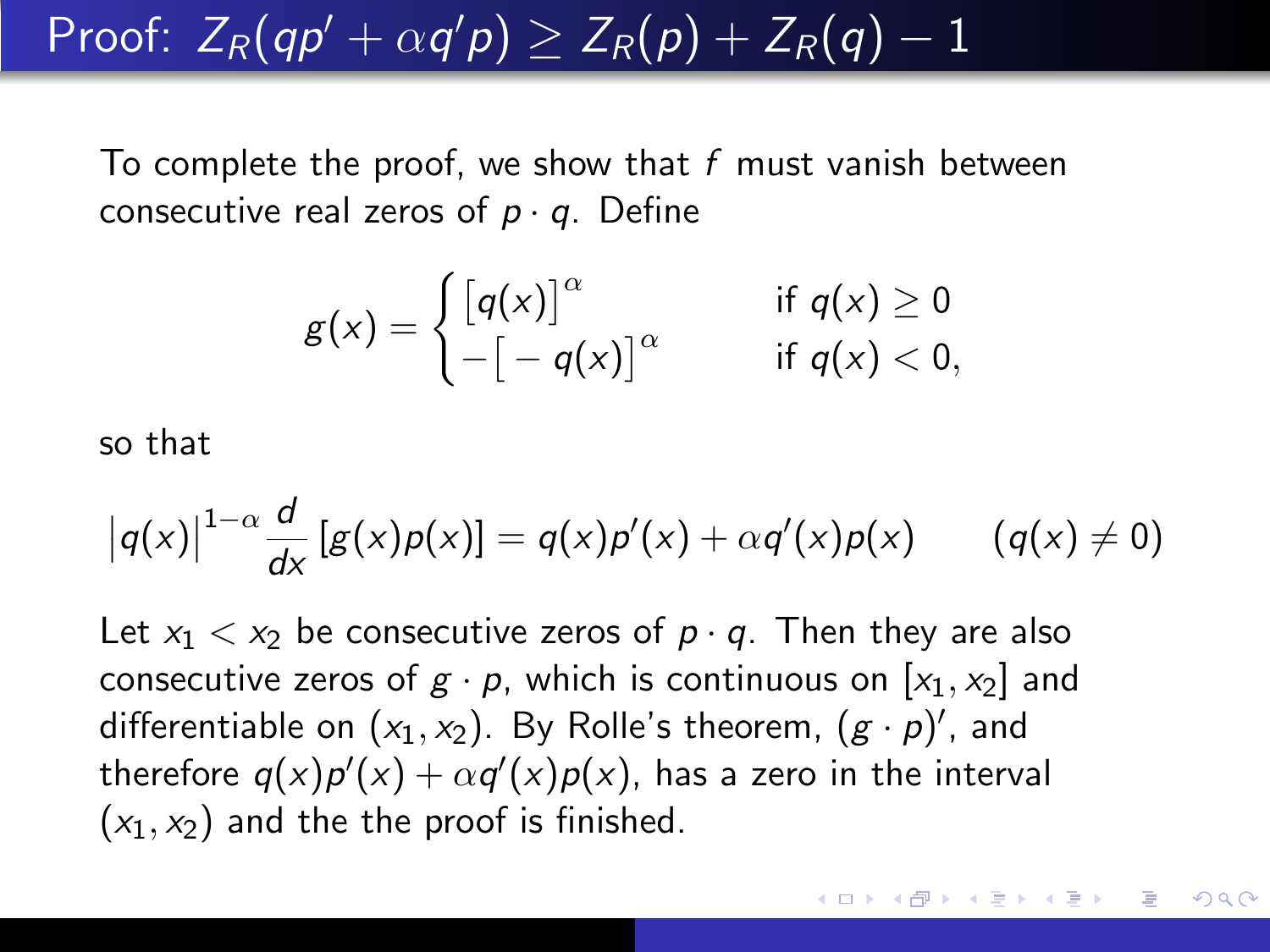Theorem [10](#page-10-1) is best possible in the sense that the conclusion does not necessarily hold for any  $\alpha < 0$ .

#### Example 11

If 
$$
\alpha
$$
 < 0,  $p(x) = x^n(x^2 + \alpha)$ , and  $q(x) = x$ , then

$$
f(x) = xn((\alpha + n + 2)x2 + \alpha(\alpha + n)).
$$

Choosing  $n = \max\{m \in \mathbb{Z} | m \geq 0 \text{ and } \alpha + m < 0\}$  yields

$$
Z_R(f) = n < n + 2 = Z_R(p) + Z_R(q) - 1.
$$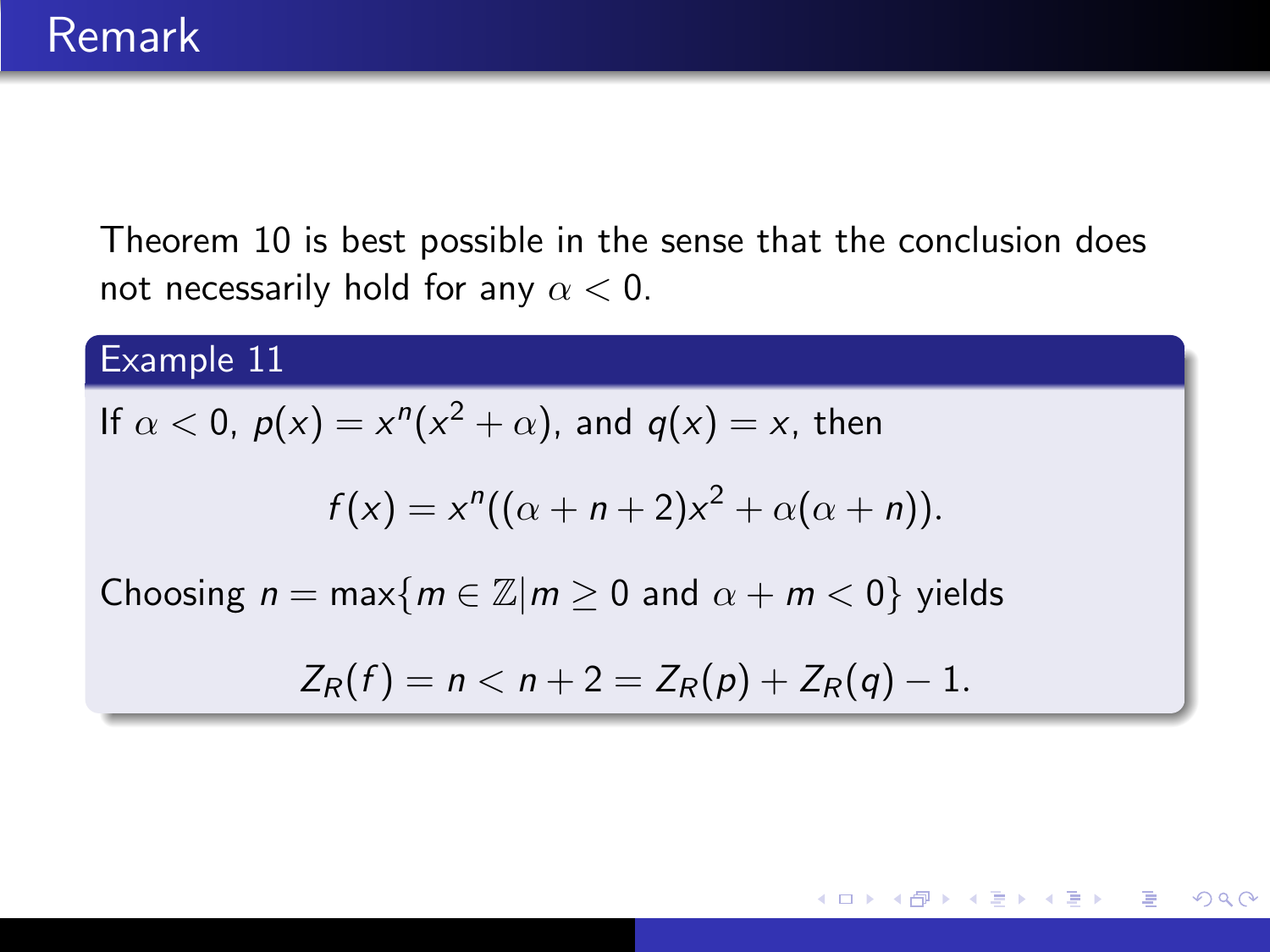#### Theorem 12

<span id="page-15-0"></span>Let p and q be real polynomials and  $\alpha \geq 0$ . Then

$$
Z_C(qp' + \alpha q'p) \leq Z_C(p) + Z_C(q).
$$

In particular, if q has only real zeros, then  $q(x)D + \alpha q'(x)I$  is a CZDO.

 $200$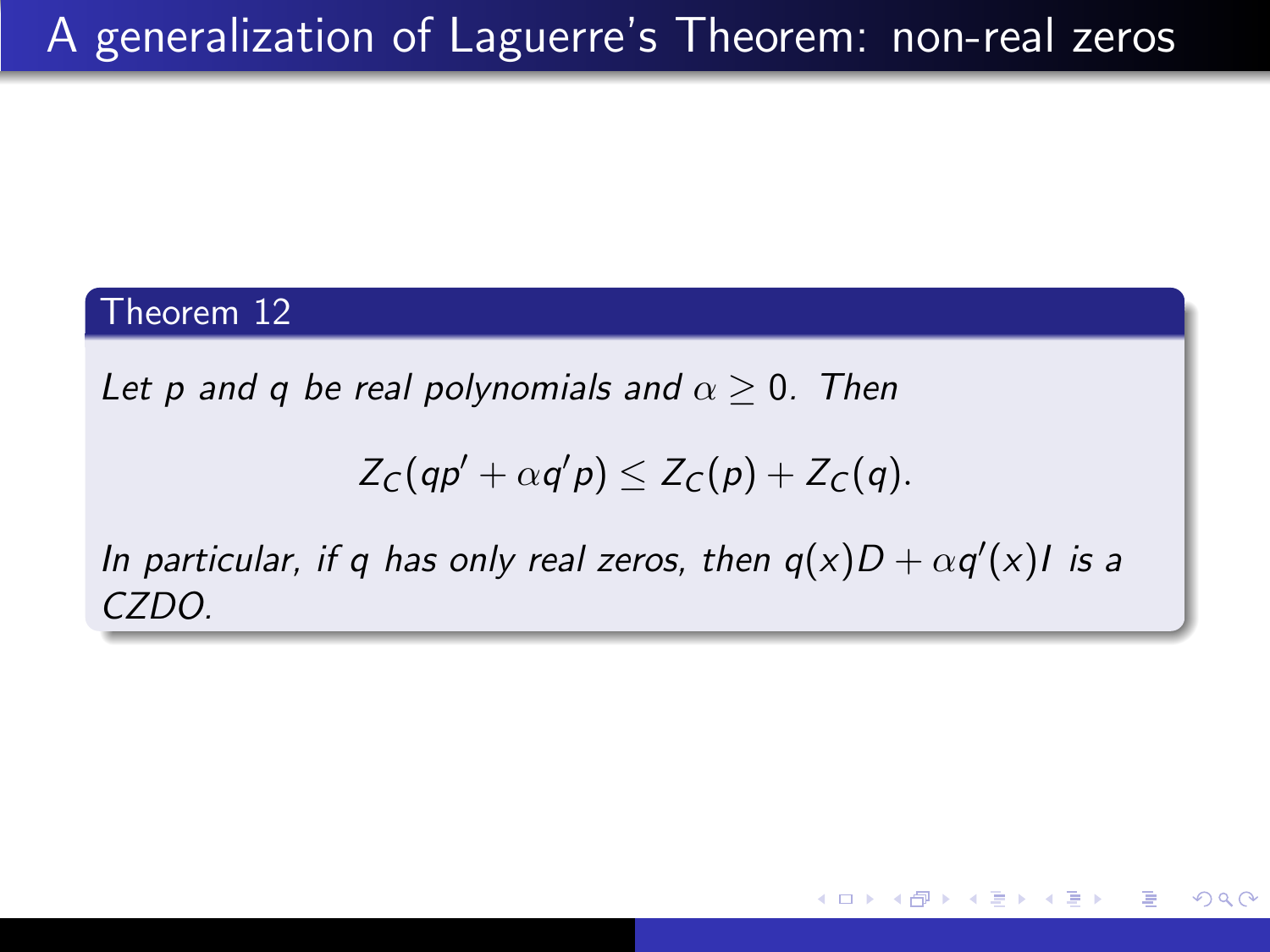<span id="page-16-0"></span>The result is trivial when  $q p' + \alpha q' p \equiv 0$ .

If either  $p$  or  $q$  is a non-zero constant function, then the result follows from Rolle's theorem. We now assume that  $p$  and  $q$  each have degree at least one.

 $200$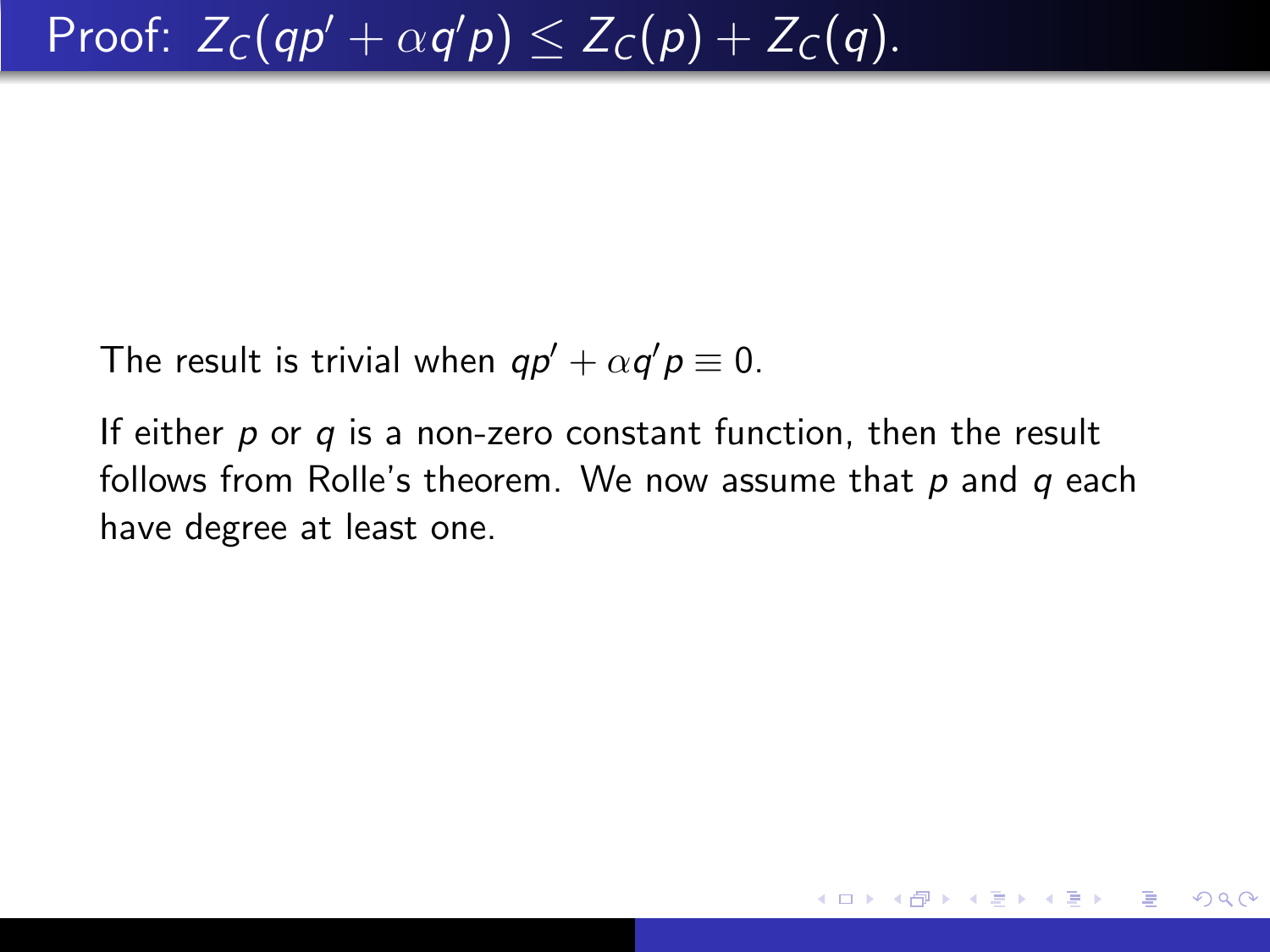# <span id="page-17-0"></span>Proof:  $Z_{\mathcal{C}}(qp' + \alpha q'p) \leq Z_{\mathcal{C}}(p) + Z_{\mathcal{C}}(q).$

Suppose

$$
p(x) = \sum_{k=0}^n a_k x^k
$$
 and 
$$
q(x) = \sum_{k=0}^m b_k x^k.
$$

Then the leading term of

$$
f(x) = q(x)p'(x) + \alpha q'(x)p(x)
$$

is  $(n + \alpha m)a_n b_m x^{n+m-1}$ , so  $f$  has degree  $n + m - 1$ . Applying Theorem [10,](#page-10-1) we have

$$
Z_C(f) = n + m - 1 - Z_R(f)
$$
  
\n
$$
\leq n + m - 1 - (Z_R(p) + Z_R(q) - 1)
$$
  
\n
$$
= n + m - 1 - (n - Z_C(p) + m - Z_C(q) - 1)
$$
  
\n
$$
= Z_C(p) + Z_C(q).
$$

Therefore,  $Z_C(q(x)p'(x) + \alpha q'(x)p(x)) \le Z_C(p(x)) + Z_C(q(x))$  $Z_C(q(x)p'(x) + \alpha q'(x)p(x)) \le Z_C(p(x)) + Z_C(q(x))$  $Z_C(q(x)p'(x) + \alpha q'(x)p(x)) \le Z_C(p(x)) + Z_C(q(x))$  $Z_C(q(x)p'(x) + \alpha q'(x)p(x)) \le Z_C(p(x)) + Z_C(q(x))$  $Z_C(q(x)p'(x) + \alpha q'(x)p(x)) \le Z_C(p(x)) + Z_C(q(x))$  $Z_C(q(x)p'(x) + \alpha q'(x)p(x)) \le Z_C(p(x)) + Z_C(q(x))$  $Z_C(q(x)p'(x) + \alpha q'(x)p(x)) \le Z_C(p(x)) + Z_C(q(x))$  $Z_C(q(x)p'(x) + \alpha q'(x)p(x)) \le Z_C(p(x)) + Z_C(q(x))$  $Z_C(q(x)p'(x) + \alpha q'(x)p(x)) \le Z_C(p(x)) + Z_C(q(x))$  $Z_C(q(x)p'(x) + \alpha q'(x)p(x)) \le Z_C(p(x)) + Z_C(q(x))$  $Z_C(q(x)p'(x) + \alpha q'(x)p(x)) \le Z_C(p(x)) + Z_C(q(x))$  $Z_C(q(x)p'(x) + \alpha q'(x)p(x)) \le Z_C(p(x)) + Z_C(q(x))$  $Z_C(q(x)p'(x) + \alpha q'(x)p(x)) \le Z_C(p(x)) + Z_C(q(x))$  $Z_C(q(x)p'(x) + \alpha q'(x)p(x)) \le Z_C(p(x)) + Z_C(q(x))$  $Z_C(q(x)p'(x) + \alpha q'(x)p(x)) \le Z_C(p(x)) + Z_C(q(x))$  $Z_C(q(x)p'(x) + \alpha q'(x)p(x)) \le Z_C(p(x)) + Z_C(q(x))$ .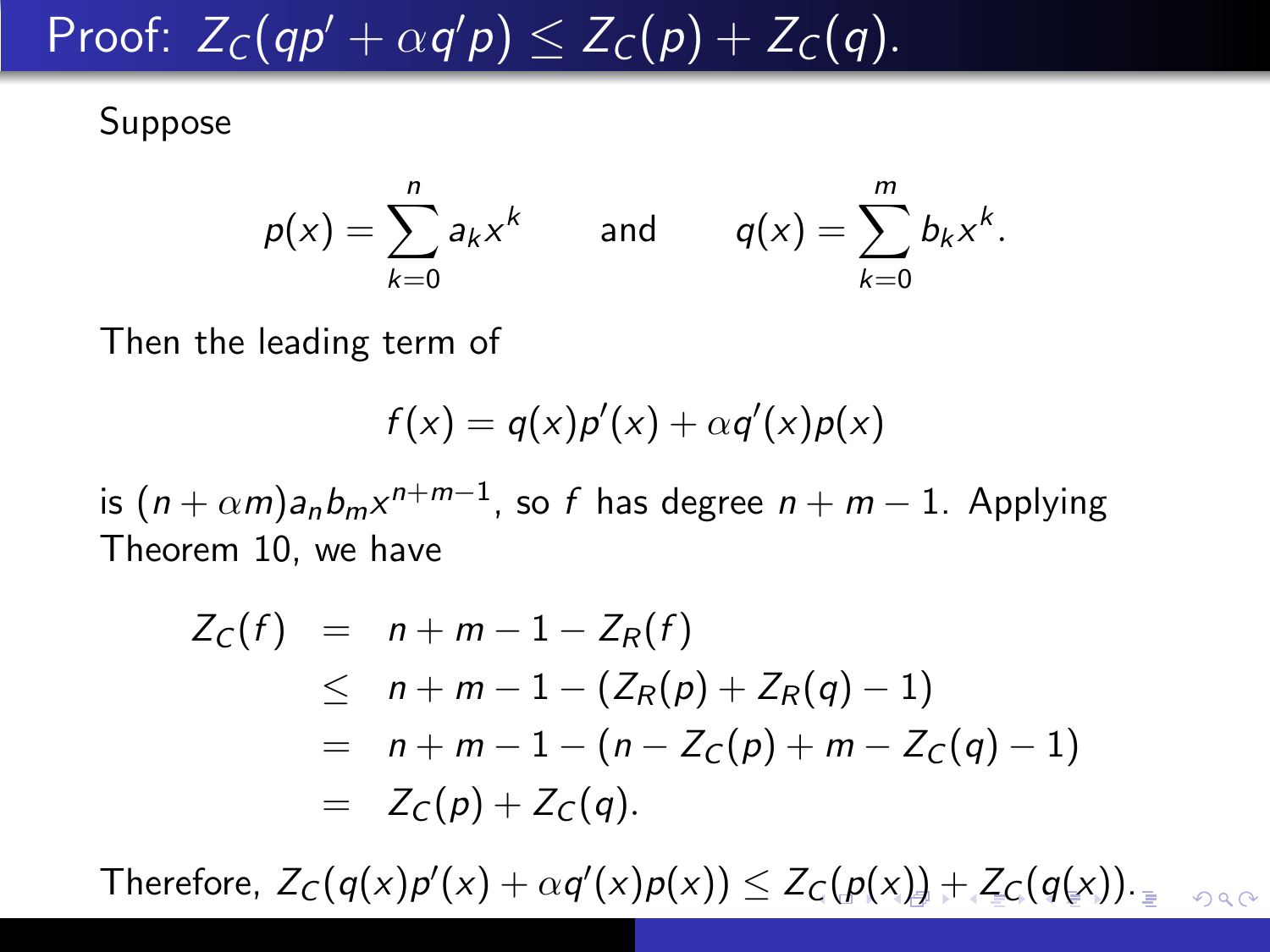#### <span id="page-18-0"></span>Remark 13

<span id="page-18-1"></span>The two theorems in this section can be extended to any number of constants and functions. For example, using the same techniques as above, one can show that

$$
Z_C(pqr' + \alpha p'qr + \beta pq'r) \leq Z_C(p) + Z_C(q) + Z_C(r),
$$

where  $\alpha$  and  $\beta$  are non-negative real numbers and p, q, and r are polynomials.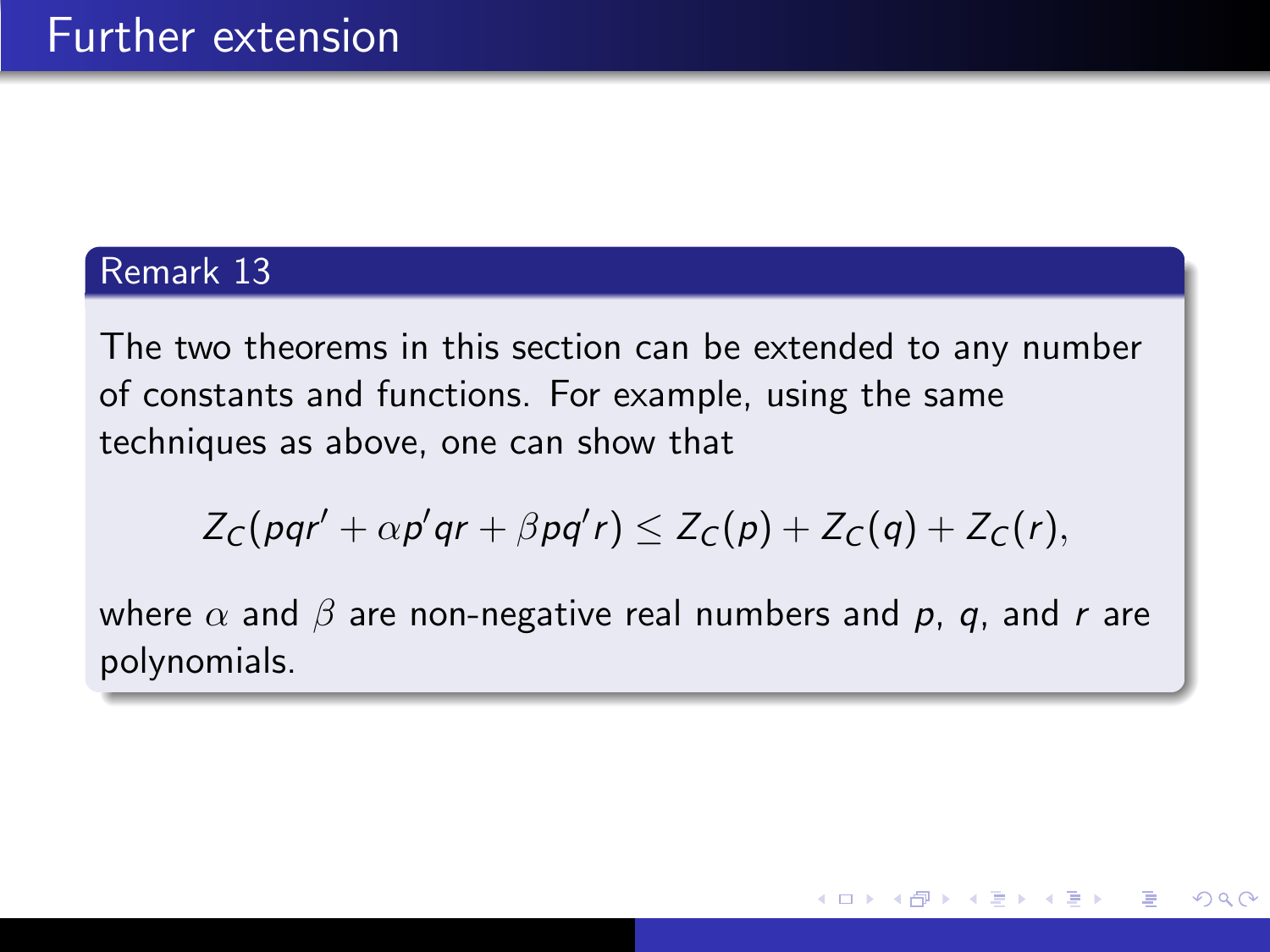The Jacobi polynomials with parameters  $\alpha > -1$  and  $\beta > -1$ :

$$
P_n^{(\alpha,\beta)}(x) = \frac{(-1)^n (1-x)^{-\alpha} (1+x)^{-\beta}}{2^n n!} \frac{d^n}{dx^n} \left[ (1-x)^{n+\alpha} (1+x)^{n+\beta} \right]
$$

These polynomials satisfy the differential equation [\[13,](#page-45-2) p. 258]

$$
((x2 - 1)D2 + [(2 + \alpha + \beta)x + \alpha - \beta]D) Pn(\alpha,\beta)(x)
$$
  
=  $n(n + 1 + \alpha + \beta)Pn(\alpha,\beta)(x).$ 

Proposition 14

The sequence  ${k(k + 1 + \alpha + \beta)}_{k=0}^{\infty}$  is a  $P^{(\alpha,\beta)}$ -CZDS.

.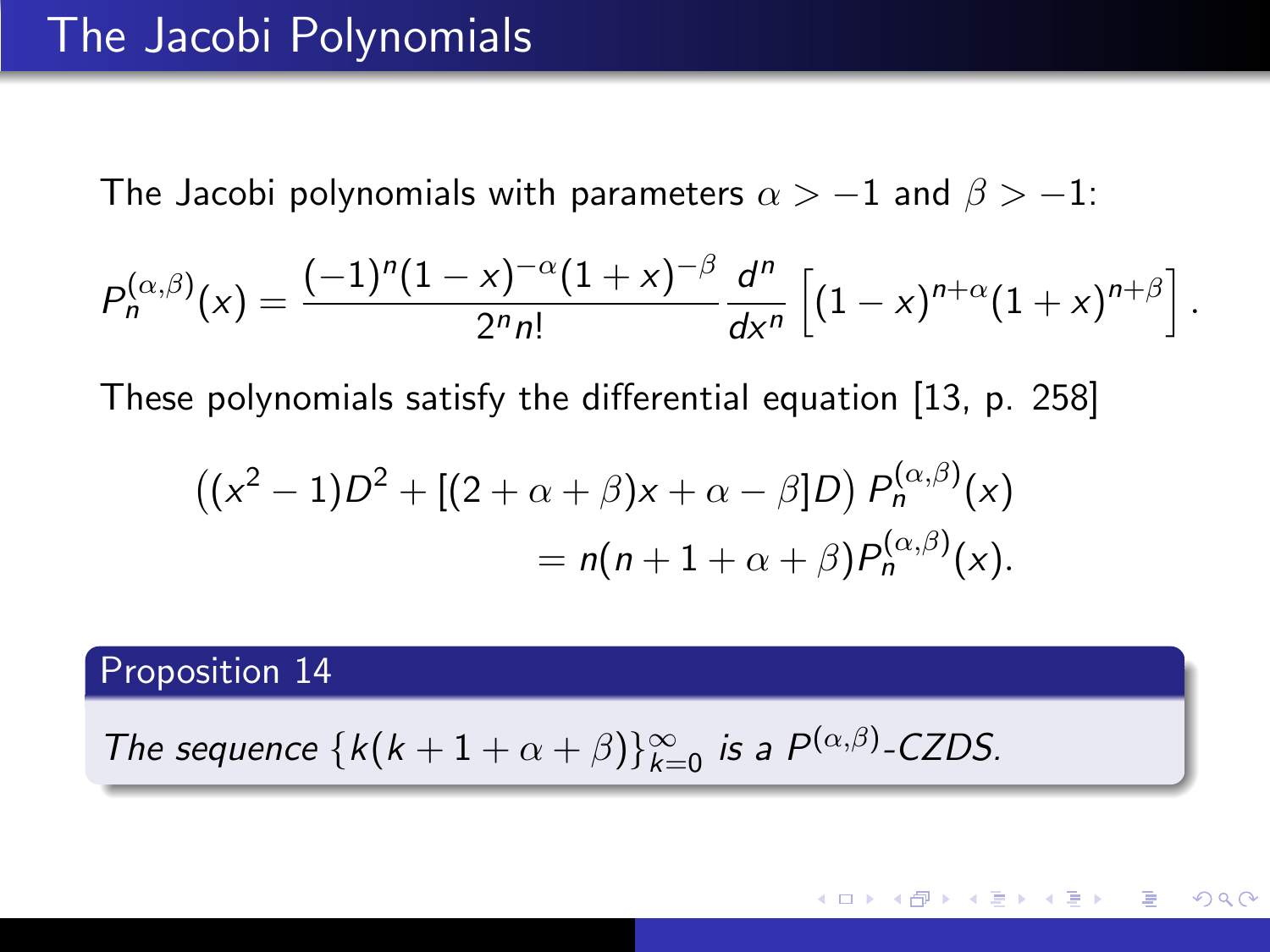# Proof:  $\{k(k+1+\alpha+\beta)\}_{k=0}^{\infty}$  is a  $P^{(\alpha,\beta)}$ -CZDS

Define the linear operator  $L : \mathbb{R}[x] \to \mathbb{R}[x]$  by

$$
L\left(P_k^{(\alpha,\beta)}(x)\right)=k(k+1+\alpha+\beta)P_k^{(\alpha,\beta)}(x) \qquad (k=0,1,2,\dots).
$$

From the differential equation,

$$
L = ((x2 - 1)D + [(2 + \alpha + \beta)x + \alpha - \beta]I) D.
$$

In Remark [13,](#page-18-1) take  $p(x) = x - 1$ ,  $q(x) = x + 1$  and replace  $\alpha$  and β by  $\alpha + 1$  and  $\beta + 1$ , respectively. Then

$$
(x2 - 1)D + [(2 + \alpha + \beta)x + \alpha - \beta]I \qquad (\alpha, \beta > -1)
$$

is a complex zero decreasing operator. Thus, L is the composition of two CZDO (recall that D is a CZDO) and the proof is complete.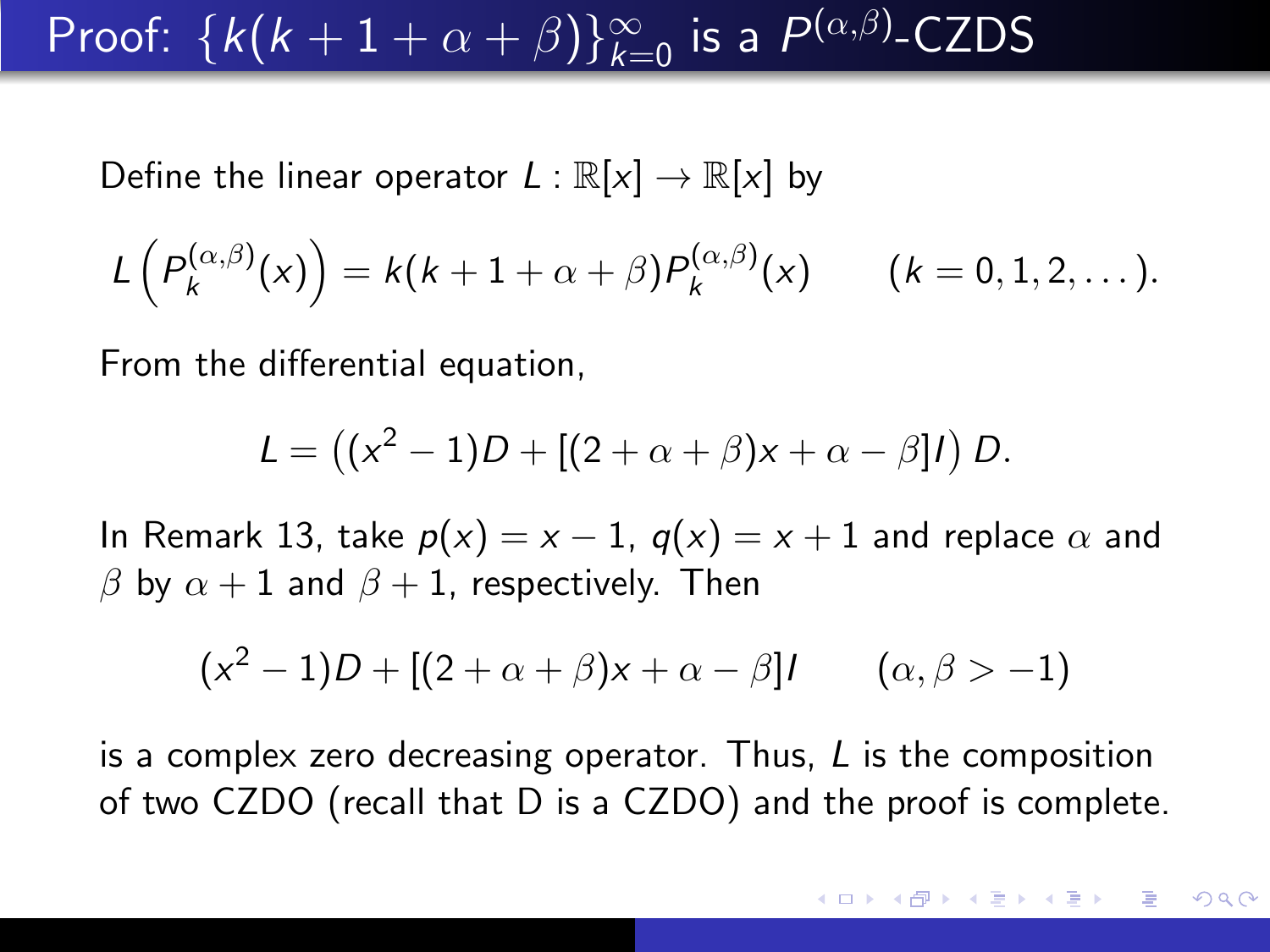### Operator Identities

#### Example 15

As a consequence of the product rule for differentiation,  $(Dx)p(x) = xp'(x) + p(x)$ , and thus we obtain the equality

$$
Dx = xD + I. \tag{4}
$$

#### Proposition 16

<span id="page-21-0"></span>Suppose  $\{g_k(x)\}_{k=0}^m$  is a sequence of polynomials satisfying  $deg(g_k) \leq k$  for all k. Then

$$
D^{n} \sum_{k=0}^{m} g_{k}(x) D^{k} = \left[ \sum_{j=0}^{m} \sum_{k=j}^{m} {n \choose k-j} g_{k}^{(k-j)}(x) D^{j} \right] D^{n}.
$$

**Sketch of Proof:** Applying Leibniz' formula for the nth derivative of a product and re-write the double sum.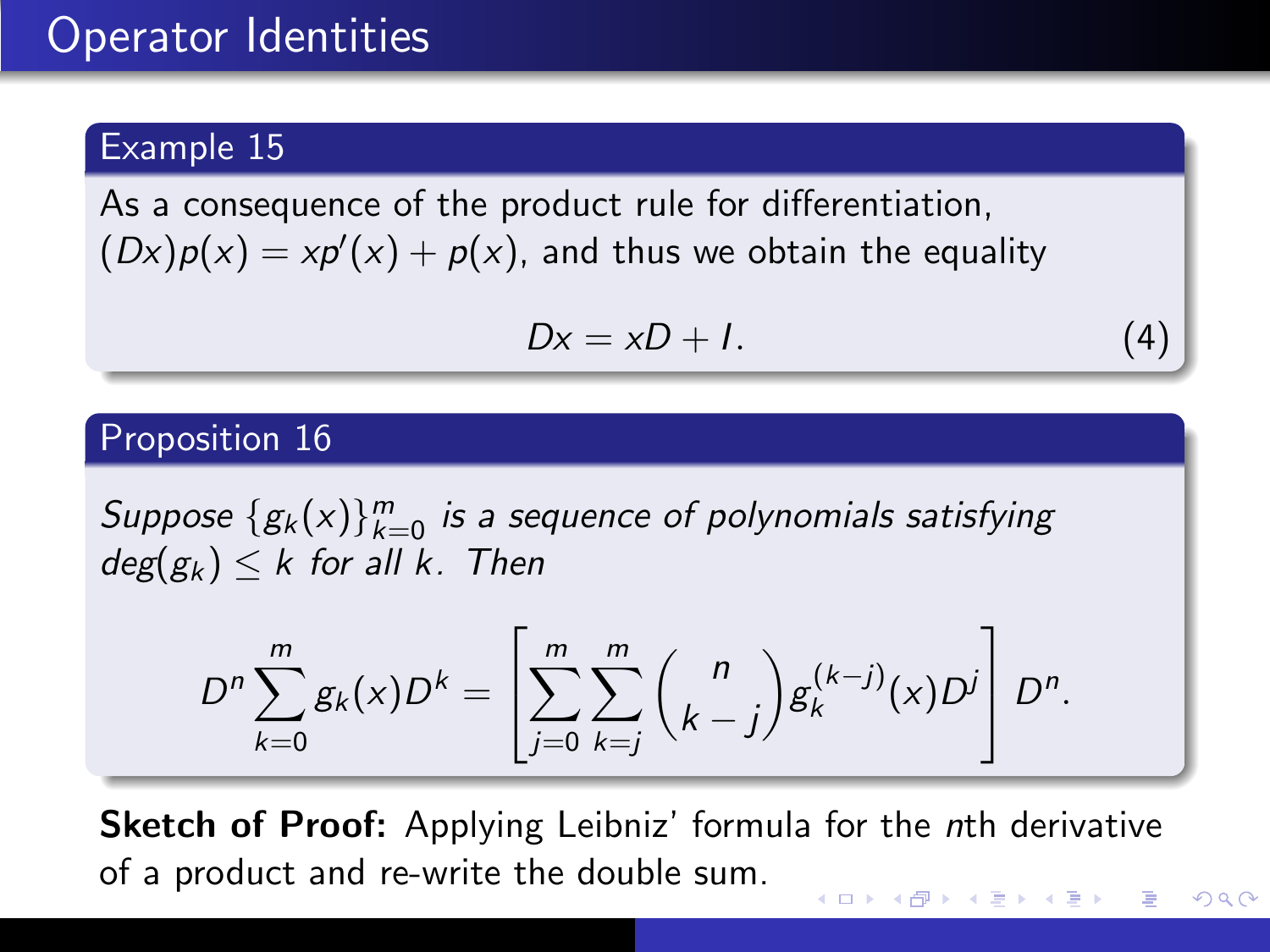The Jacobi polynomials with  $\alpha = \lambda = \beta$  are called the ultraspherical polynomials. To ease notation, define

$$
P_n^{(\lambda)}(x) = P_n^{(\lambda,\lambda)}(x) \qquad (\lambda > -1; n = 0, 1, 2, \dots).
$$

These satisfy

$$
[(x^{2}-1)D^{2}+(1+\lambda)2xD]P_{n}^{(\lambda)}(x)=n(n+1+2\lambda)P_{n}^{(\lambda)}(x).
$$
 (5)

**Notation:** For any  $a \in \mathbb{R}$ , define

<span id="page-22-0"></span>
$$
\Phi_a = (x^2 - 1)D + (1 + a)2xI. \tag{6}
$$

**Note:** By Theorem [12,](#page-15-0)  $\Phi_{\alpha}$  is a CZDO whenever  $a > -1$ .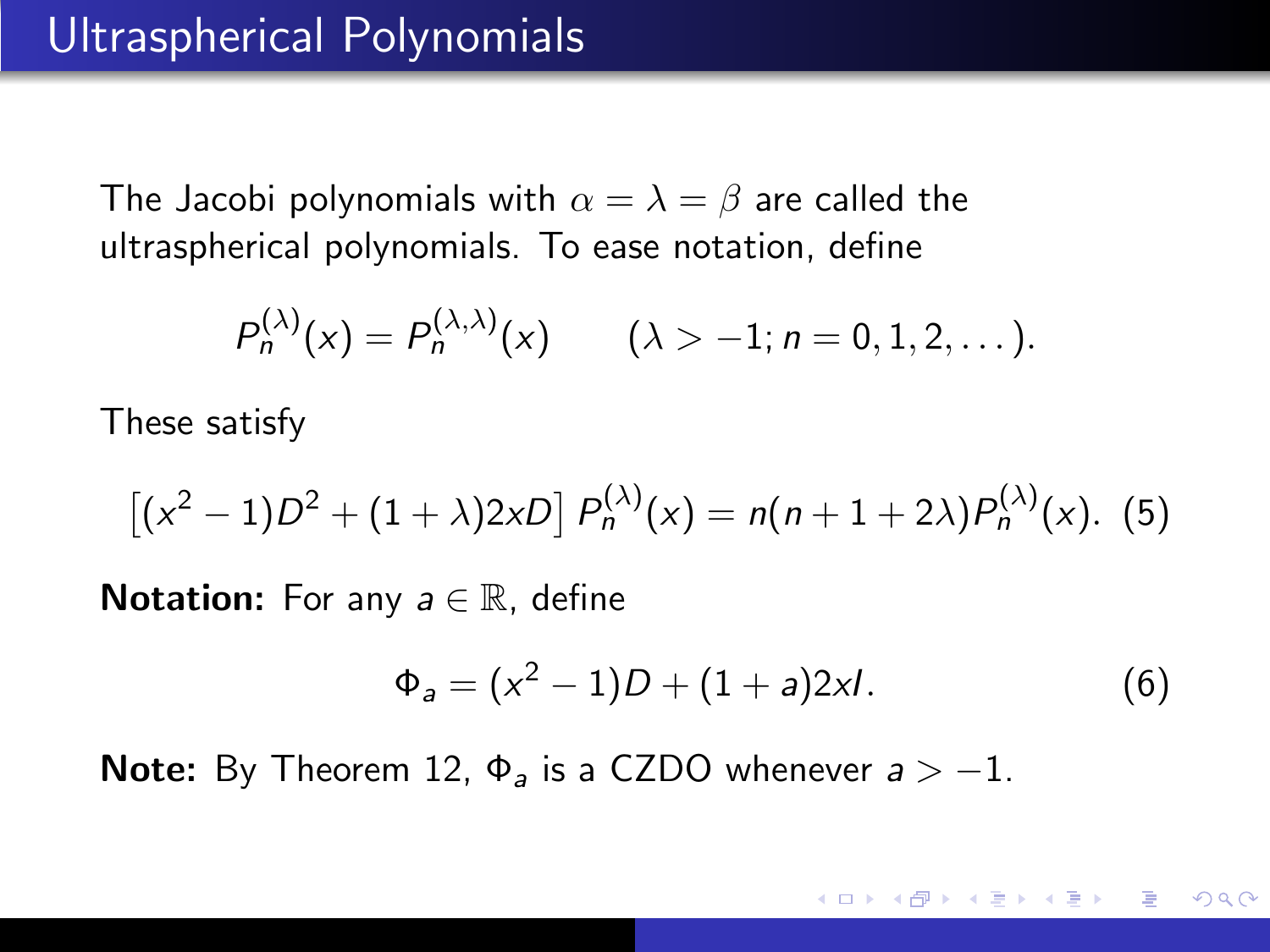#### Lemma 17

<span id="page-23-0"></span>Suppose  $\lambda > -1$ . Then, for all non-negative integers n,

$$
D^{n}(\Phi_{\lambda}D-n(n+1+2\lambda)I)=(\Phi_{\lambda+n})D^{n+1},
$$

つくへ

where  $\Phi_{\alpha}$  is defined in equation [\(6\)](#page-22-0).

#### Proof.

This is an immediate application of Proposition [16.](#page-21-0)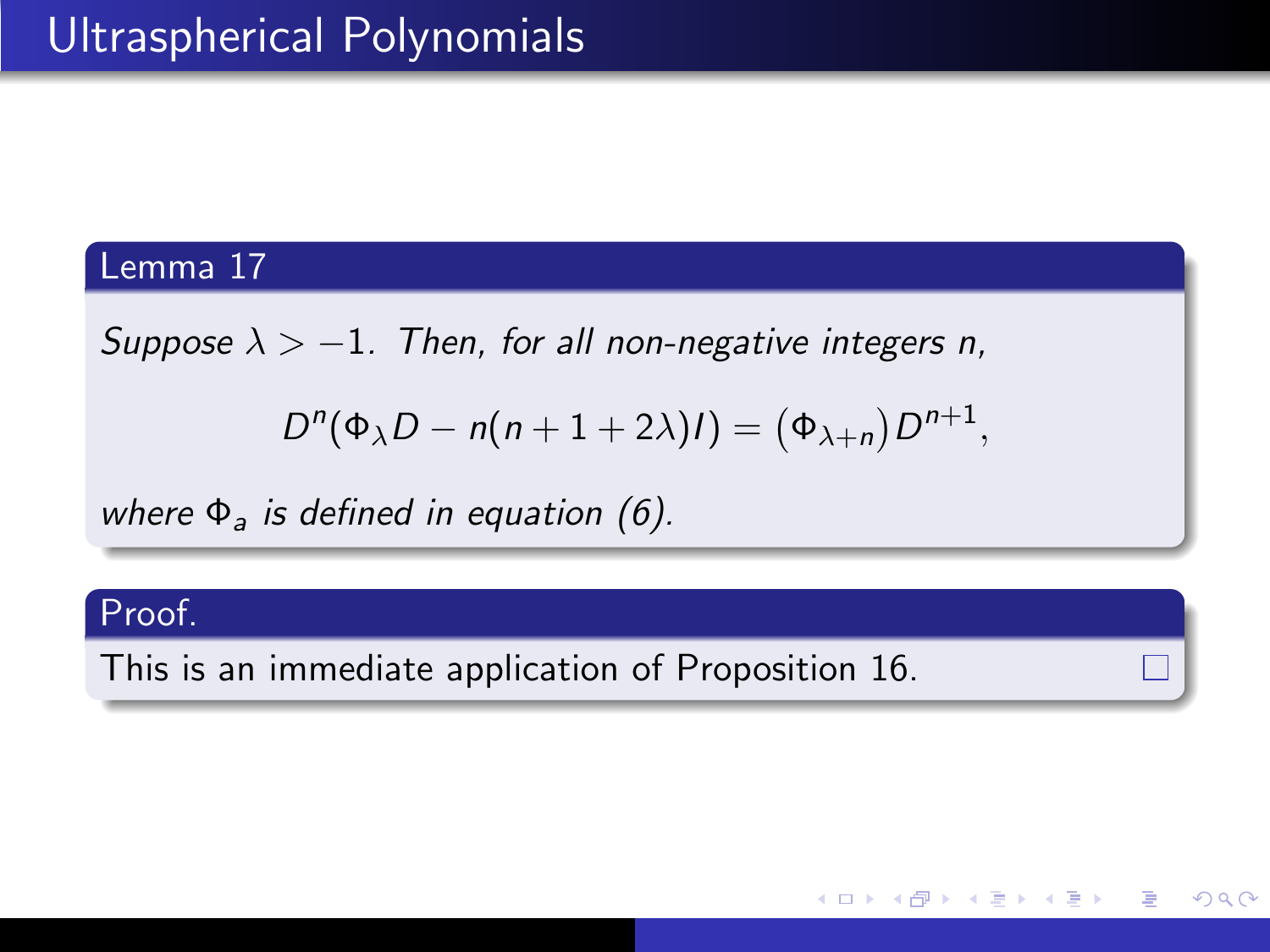### Ultraspherical Polynomials

For a collection of operators  $L_1, L_2, \ldots, L_n$  on  $\mathbb{R}[x]$ , we define

$$
\left(\prod_{k=1}^n L_k\right)\rho = (L_1L_2\cdots L_n)\rho = L_1(L_2(\cdots (L_n(\rho)))) \qquad (\rho \in \mathbb{R}[x]).
$$

#### Proposition 18

Let w be a positive integer and  $\left\{m_k\right\}_{k=0}^{w-1}\subset\mathbb{N}.$  Then

$$
\prod_{k=0}^{w-1}(\Phi_{\lambda}D-k(k+1+2\lambda)I)^{m_k}=\left[\prod_{k=0}^{w-1}\left[(\Phi_{\lambda+k}D)^{m_k-1}\Phi_{\lambda+k}\right]\right]D^w,
$$

つくい

where  $\Phi_a$  is defined by equation [\(6\)](#page-22-0).

Sketch of Proof: Use induction and Lemma [17.](#page-23-0)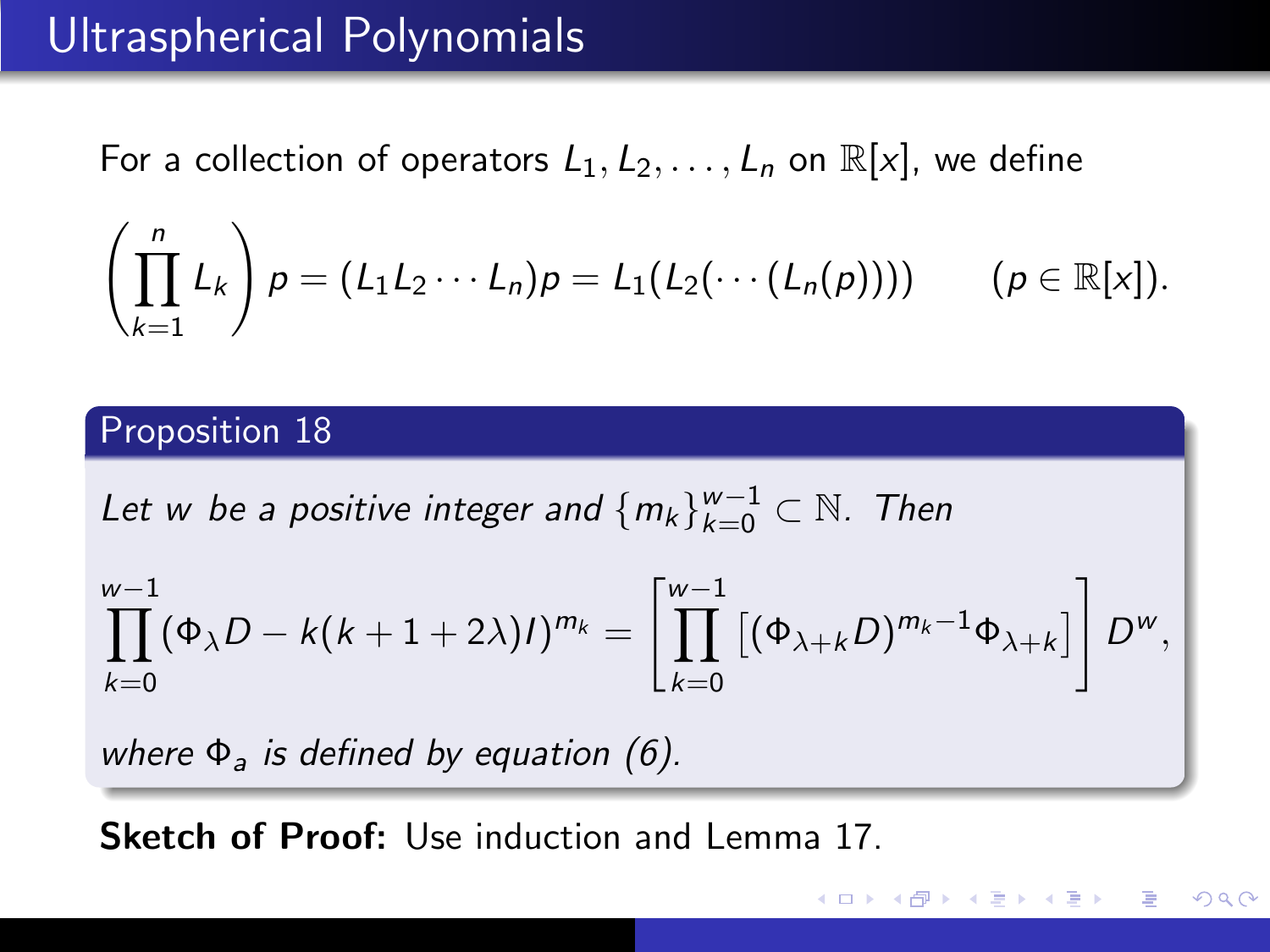## Ultraspherical Polynomials

#### Theorem 19

<span id="page-25-0"></span>If  $\lambda > -1$ , w is a positive integer, and  $\{m_k\}_{k=0}^{w-1} \subset \mathbb{N}$ , then the sequence

$$
\left\{\prod_{k=0}^{w-1}(n(n+1+2\lambda)-k(k+1+2\lambda))^{m_k}\right\}_{n=0}^{\infty} \tag{7}
$$

is a  $P^{(\lambda)}$ -CZDS, where  $P^{(\lambda)}$  is the set of ultraspherical polynomials.

Sketch of Proof: The operator is a composition of CZDO:

$$
L = \prod_{k=0}^{w-1} ((x^2 - 1)D^2 + (1 + \lambda)2xD - k(k + 1 + 2\lambda)l)^{m_k}
$$

$$
=\prod_{k=0}^{w-1}(\Phi_{\lambda}D-k(k+1+2\lambda)I)^{m_k}=\left[\prod_{k=0}^{w-1}\left[(\Phi_{\lambda+k}D)^{m_k-1}\Phi_{\lambda+k}\right]\right]D^w.
$$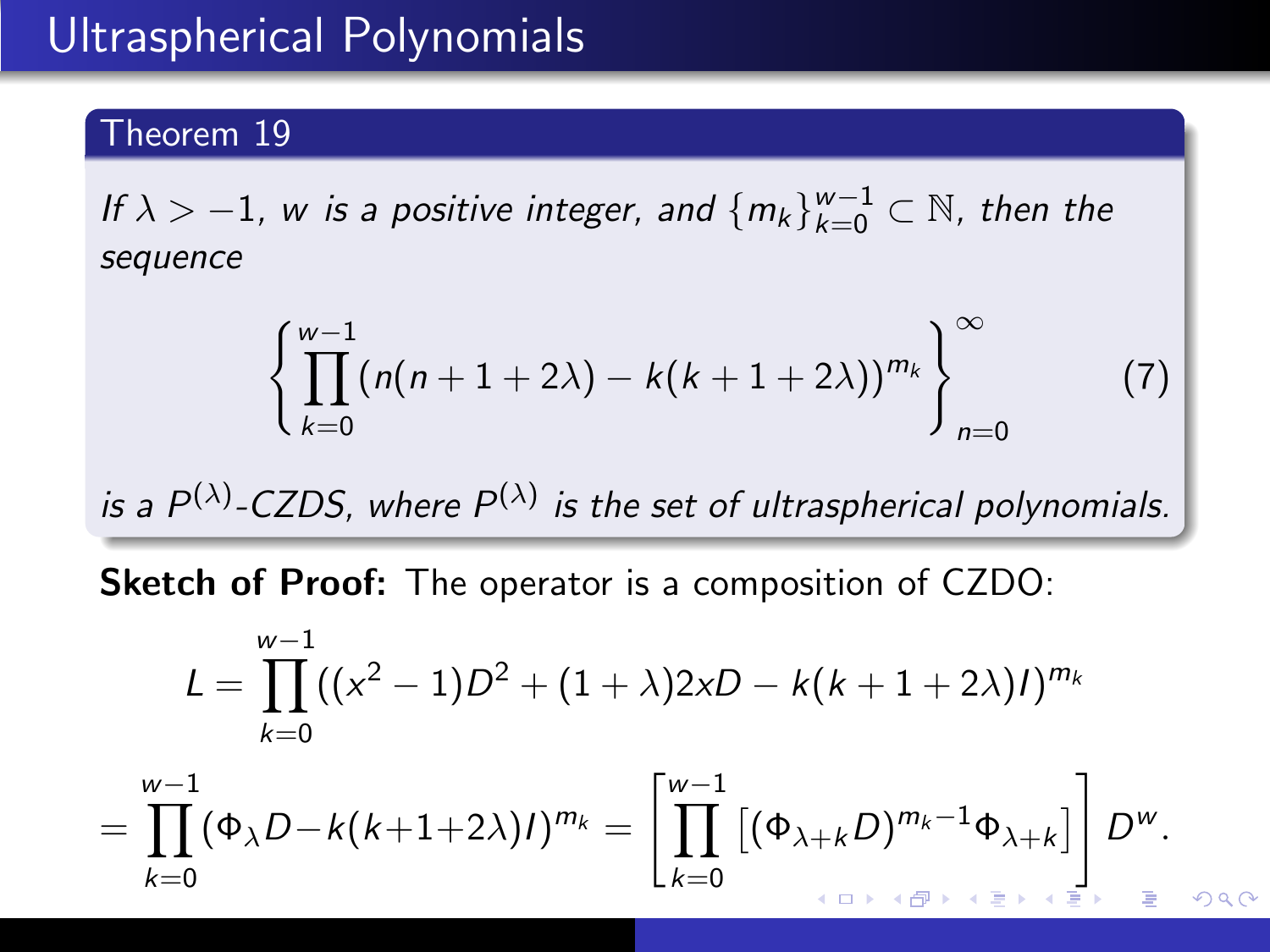## Legendre Polynomials

The Legendre polynomials

$$
P_n(x) = P_n^{(0)}(x) = P_n^{(0,0)}(x) \qquad (n = 0, 1, 2, ...).
$$

#### Corollary 20

If w is a positive integer and  $\{m_k\}_{k=0}^{w-1}\subset \mathbb{N}$ , then the sequence

$$
\left\{\prod_{k=0}^{w-1}(n(n+1)-k(k+1))^{m_k}\right\}_{n=0}^{\infty} (8)
$$

∢⊡

 $200$ 

is a CZDS for the Legendre basis.

#### Proof.

Apply Theorem [19](#page-25-0) with  $\lambda = 0$ .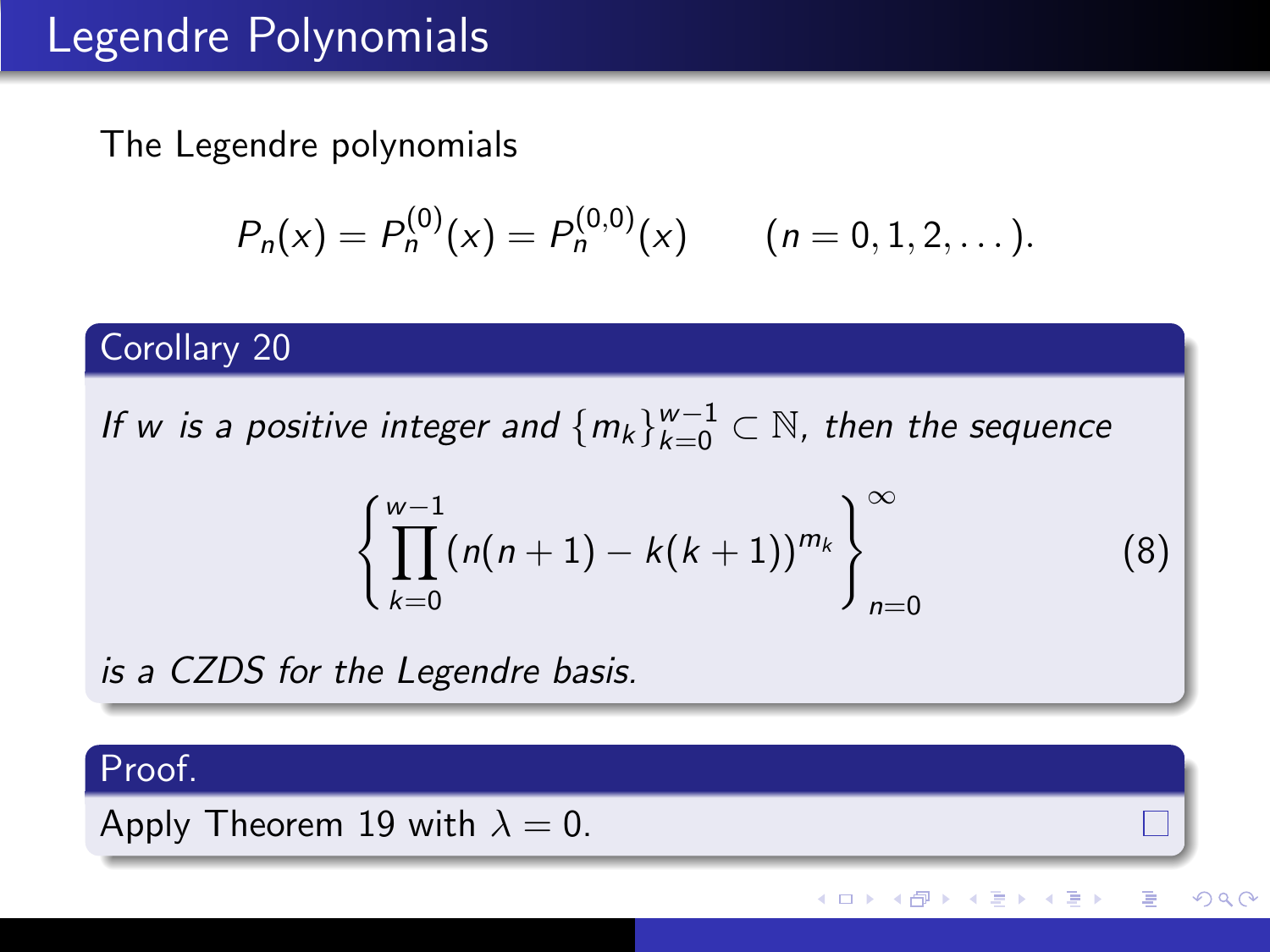The Chebyshev polynomials  $\mathcal{T} = \{T_n(x)\}\$ and  $\mathcal{U} = \{U_n(x)\}\$ of the first and second kind, respectively, are given by

$$
T_n(x) := \frac{n!}{(\frac{1}{2})_n} P_n^{(-1/2)}(x) \qquad (n = 0, 1, 2, ...),
$$
  

$$
U_n(x) := \frac{(n+1)!}{(\frac{3}{2})_n} P_n^{(1/2)}(x) \qquad (n = 0, 1, 2, ...),
$$

where  $(a)_n := a(a+1)\cdots(a+n-1)$  is the rising factorial.

 $200$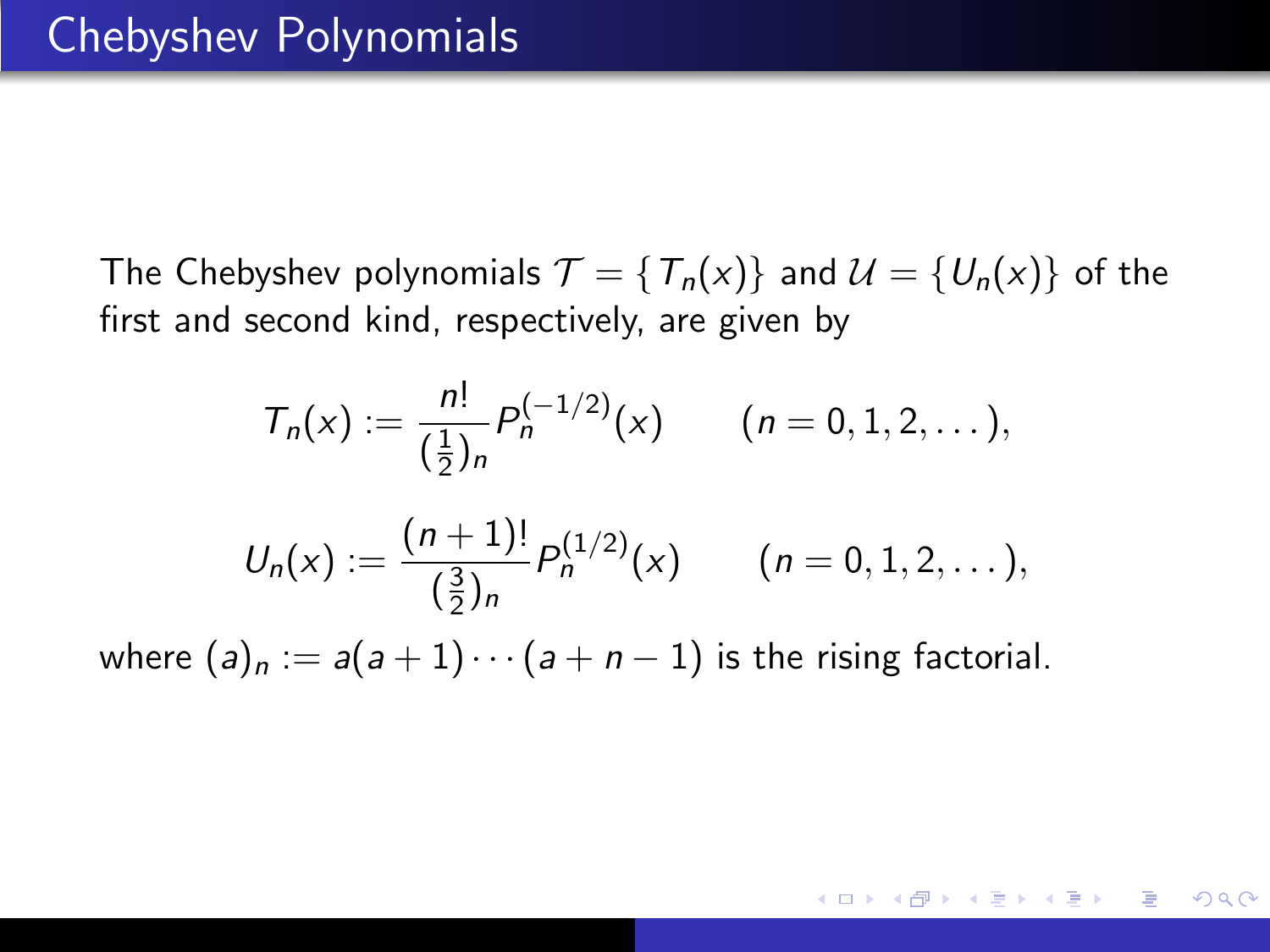### Chebyshev Polynomials

In [\[11,](#page-45-1) Lemma 156] it is shown that a sequence  $\{\gamma_k\}_{k=0}^\infty$  is a CZDS for a simple set  $Q = \{q_k(x)\}_{k=0}^{\infty}$  if and only if it is a  $\widehat{Q}$ -CZDS, where  $\widehat{Q}$  consists of the polynomials

$$
\widehat{q}_n(x) = c_n q_n(\alpha x + \beta) \qquad (\beta \in \mathbb{R}; \alpha, c_n \in \mathbb{R} \setminus \{0\}).
$$

Combining this with Theorem [19,](#page-25-0) we have

Corollary 21

<span id="page-28-0"></span>If w is a positive integer and 
$$
\{m_k\}_{k=0}^{w-1} \subset \mathbb{N}
$$
, then  
\n• the sequence  $\left\{\prod_{k=0}^{w-1} (n^2 - k^2)^{m_k}\right\}_{n=0}^{\infty}$  is a *T*-CZDS, and  
\n• the sequence  $\left\{\prod_{k=0}^{w-1} (n(n+2) - k(k+2))^{m_k}\right\}_{n=0}^{\infty}$  is a  
\n*U*-CZDS.

#### Proof.

Apply Theorem 19 with 
$$
\lambda = -1/2
$$
 and again with  $\lambda = 1/2$ .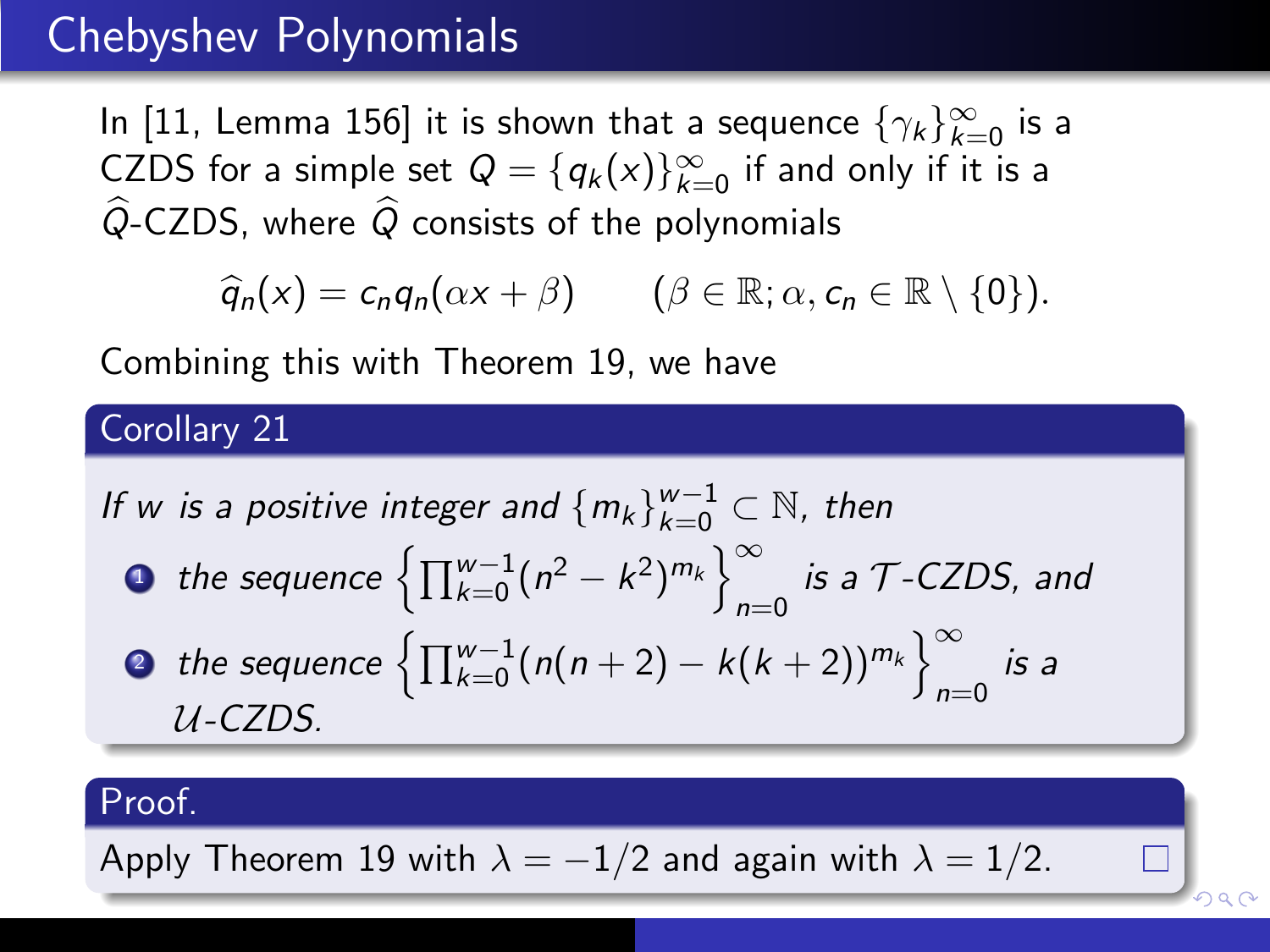Given a basis  $B$  and a sequence  $\{\gamma_k\}_{k=0}^\infty$ , a typical strategy in showing that  $\{\gamma_k\}_{k=0}^\infty$  is a  $B\text{-CZDS}$  is to find a differential operator representation for the diagonal operator which is a CZDO.

We can also begin with a known CZDO and use it to generate a basis  $B$  and a corresponding  $B$ -CZDS.

We will focus on bases which are *simple sets*, *i.e.*, those for which  $deg(b_k) = k$  for all k.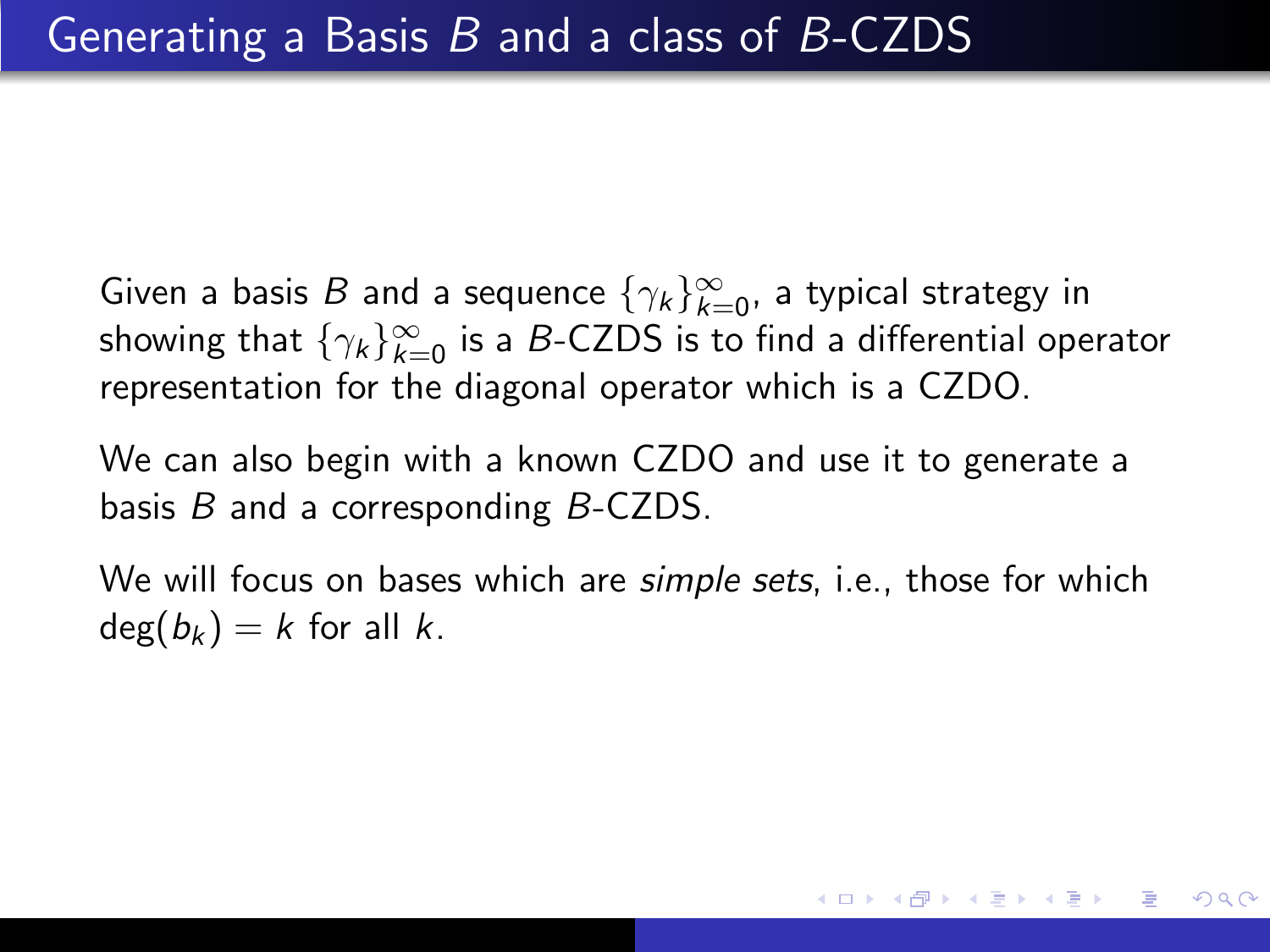## Generating a Basis B and a class of B-CZDS

#### Theorem 22

Let  $\alpha > 0$  and let

$$
q(x) = c_0 + c_1 x + \cdots + c_r x^r \qquad (r \geq 1, c_r \neq 0)
$$

be a real polynomial with only real zeros. Then there is a simple set of polynomials  $B = \{b_n(x)\}_{n=0}^{\infty}$  which satisfy

$$
q(x)b_n^{(r)}(x) + \alpha q'(x)b_n^{(r-1)}(x) = \gamma_n b_n(x) \qquad (n = 0, 1, 2, ...),
$$

where

$$
\gamma_n = c_r(n + (\alpha - 1)r + 1) \prod_{k=0}^{r-2} (n - k) \qquad (n = 0, 1, 2, ...).
$$

 $299$ 

Consequently, the sequence  $\{\gamma_n\}_{n=0}^{\infty}$  is a B-CZDS.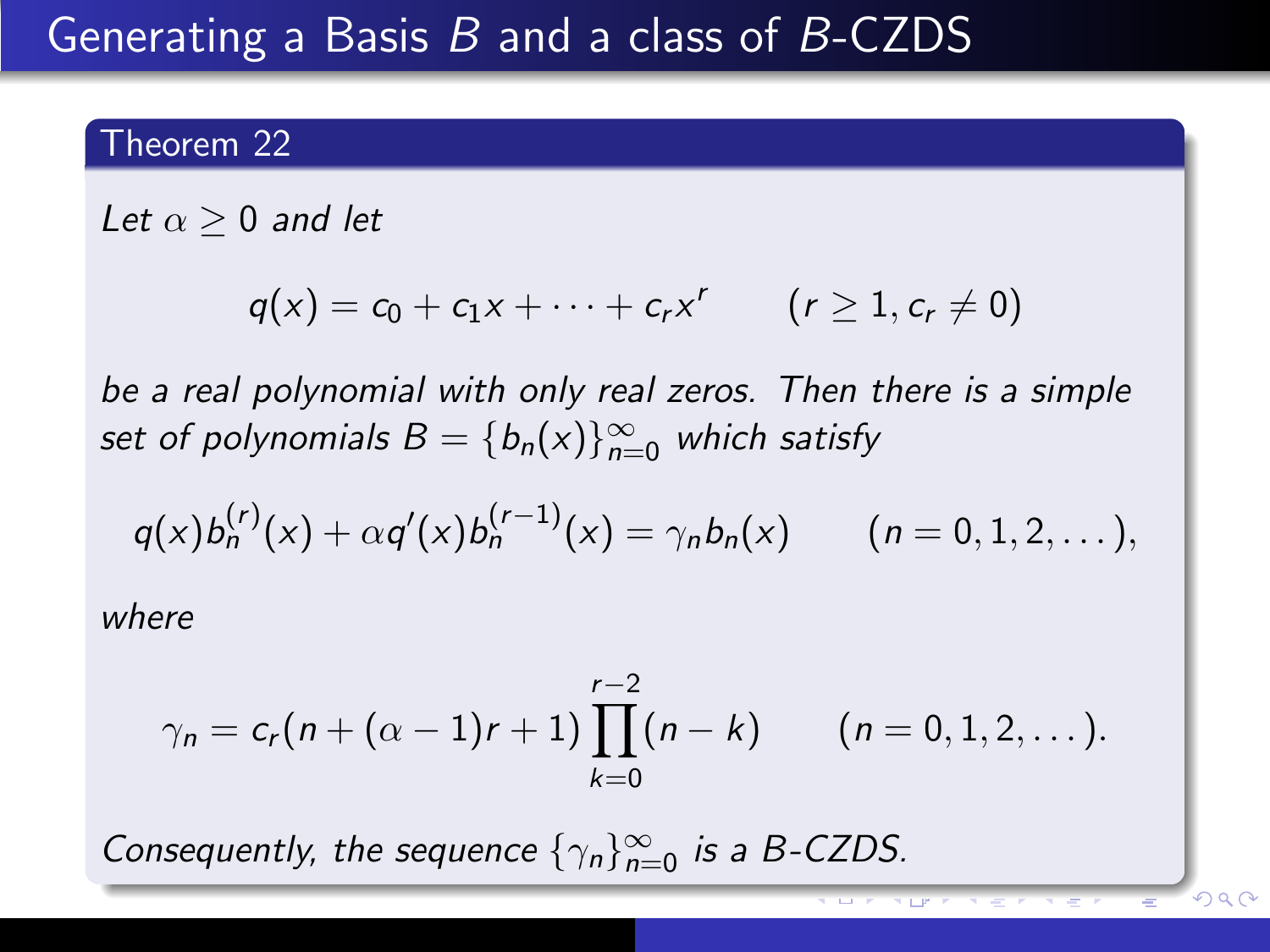## Generating a Basis B and a class of B-CZDS

**Example:** Choose  $q(x) = (x + 1)^3$  and  $\alpha = 1$ , then  $\gamma_n = (n+1)n(n-1)$ , and we seek a simple set  $B = \{b_n(x)\}_{n=0}^\infty$ which solves the differential equation

$$
(n+1)n(n-1)b_n(x) = (x+1)^3b_n'''(x) + 3(x+1)^2b_n''(x).
$$

Any such set  $B$  must have the form

$$
b_0(x) = r,
$$
  
\n
$$
b_1(x) = sx + t,
$$
  
\n
$$
b_n(x) = c_n(x+1)^n \quad (n = 2, 3, 4, ...)
$$

where  $t \in \mathbb{R}$  and  $r, s, c_2, c_3, \ldots$  are any (fixed) non-zero real numbers. Thus, the sequence

$$
\{(n+1)n(n-1)\}_{n=0}^\infty
$$

 $200$ 

is a B-CZDS for any such basis B.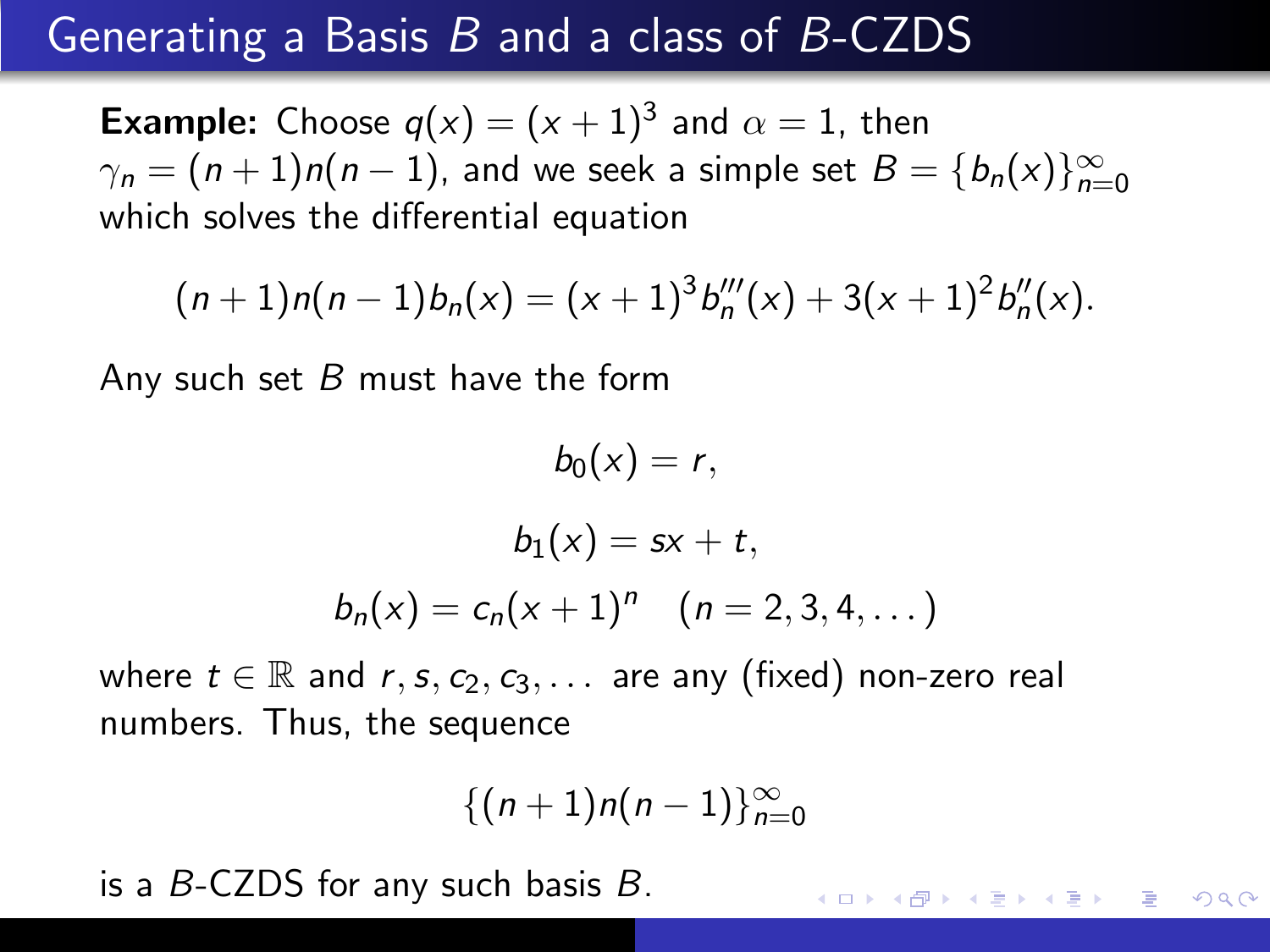A real entire function  $\varphi$  is said to belong to the Laguerre-Pólya class, denoted  $\varphi \in \mathcal{L} - \mathcal{P}$ , if it can be written in the form

$$
\varphi(x) = cx^m e^{-ax^2 + bx} \prod_{k=1}^{\omega} \left(1 + \frac{x}{x_k}\right) e^{-x/x_k}
$$
(9)

where  $b, c, x_k \in \mathbb{R}$ , m is a non-negative integer,  $a > 0$ ,  $0 \leq \omega \leq \infty$ , and  $\sum_{k=1}^{\omega} x_k^{-2} < \infty$ .

Alternatively,  $\varphi \in \mathcal{L} - \mathcal{P}$  if and only if  $\varphi$  is the uniform limit on compact subsets of  $\mathbb C$  of real polynomials having only real zeros (See, for example, [\[8,](#page-44-1) Ch. VIII ] or [\[10,](#page-45-0) Satz 9.2]).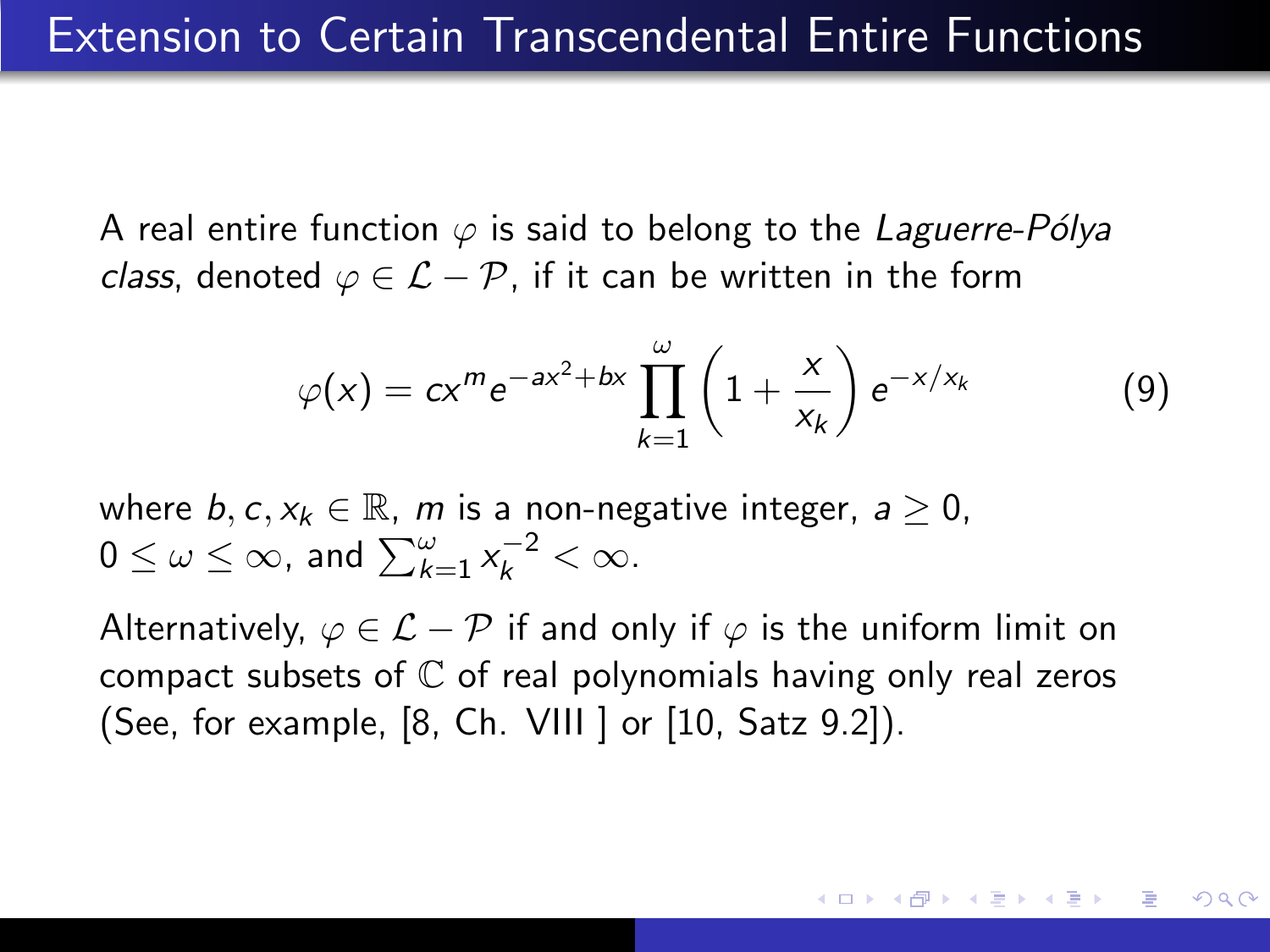# Extension to Certain Transcendental Entire Functions

#### Theorem 23

<span id="page-33-0"></span>Suppose  $\varphi$  belongs to the class  $\mathcal{L} - \mathcal{P}$ , p and q are real polynomials, and  $\alpha \geq 0$ . Then

$$
Z_C(\varphi qp' + \alpha(\varphi q)'p) \leq Z_C(p) + Z_C(q).
$$

#### Proof.

Suppose  $\{f_k\}_{k=0}^\infty$  is a sequence of real polynomials with only real zeros which converge uniformly on compact subsets of  $\mathbb C$  to  $\varphi$ . By Theorem [12,](#page-15-0)

$$
Z_C(f_kqp'+\alpha(f_kq)'p)\leq Z_C(p)+Z_C(q) \qquad (k=0,1,2,\dots).
$$

Since  $f_k q p' + \alpha (f_k q)' p$  converges uniformly on compact subsets of  $\mathbb C$  to  $\alpha(\varphi q)'p+\varphi q p'$ , Hurwitz' theorem gives the desired result.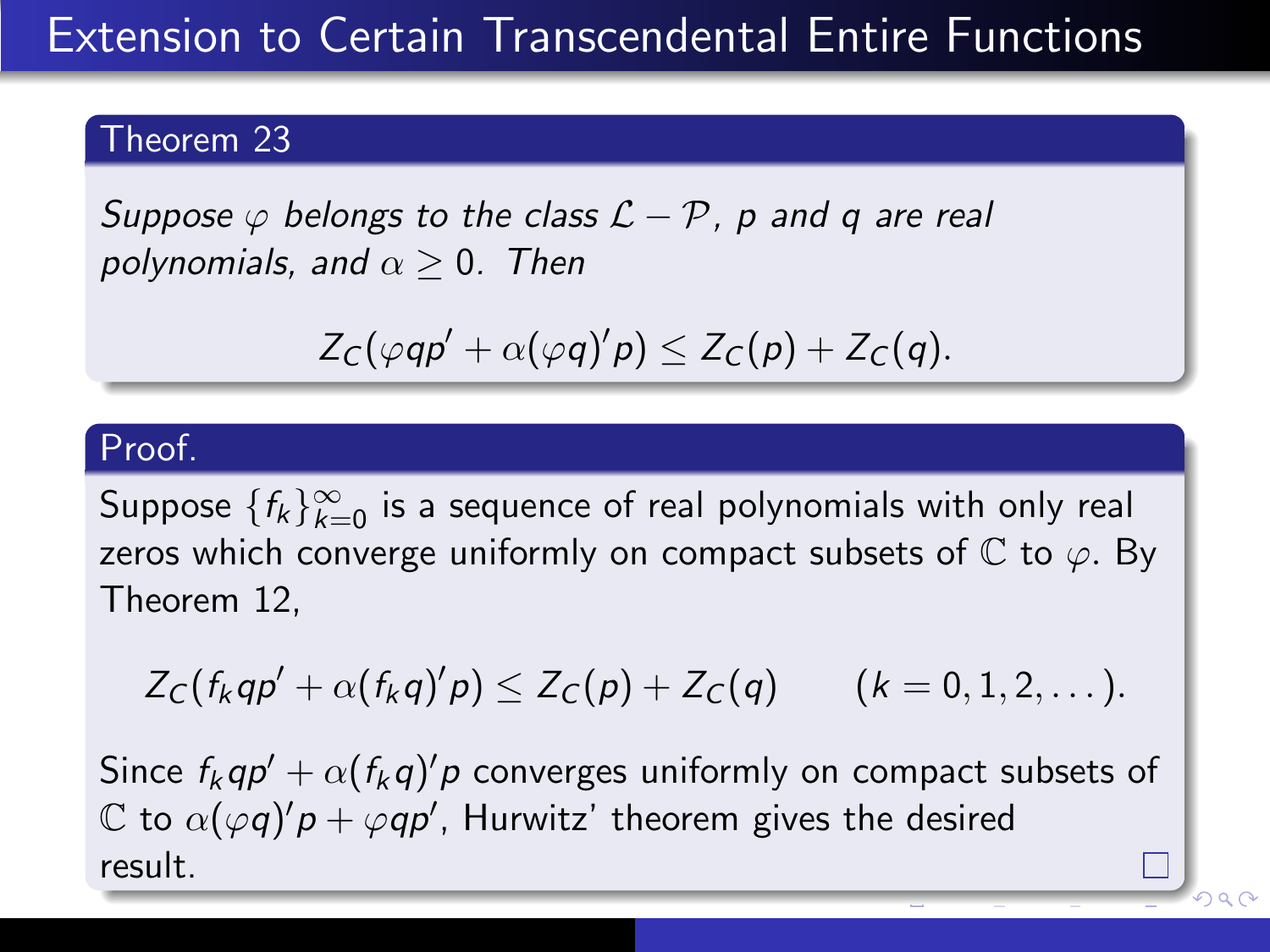# Extension to Certain Transcendental Entire Functions

A new proof of a known result using Theorem [23.](#page-33-0)

Corollary 24

([\[11,](#page-45-1) p. 55, Lemma 67]) Suppose that  $p(x)$  is a real polynomial of degree n. If c, d,  $\beta$  are real numbers such that  $c > 0$  and  $\beta > 0$ . then

$$
Z_C((cx+d)p(x)-\beta p'(x))\leq Z_C(p(x)).
$$

#### Proof.

If  $\beta = 0$ , the result clearly holds. If  $\beta > 0$  we may appeal to corollary [23](#page-33-0) with  $\alpha=\beta^{-1}$ ,  $\mathit{q}(x)=1$ , and

$$
\varphi(x) = -\exp\left(-\frac{c}{2}x^2 - d x\right) \qquad (c \ge 0, d \in \mathbb{R})
$$

つくい

to obtain the desired result.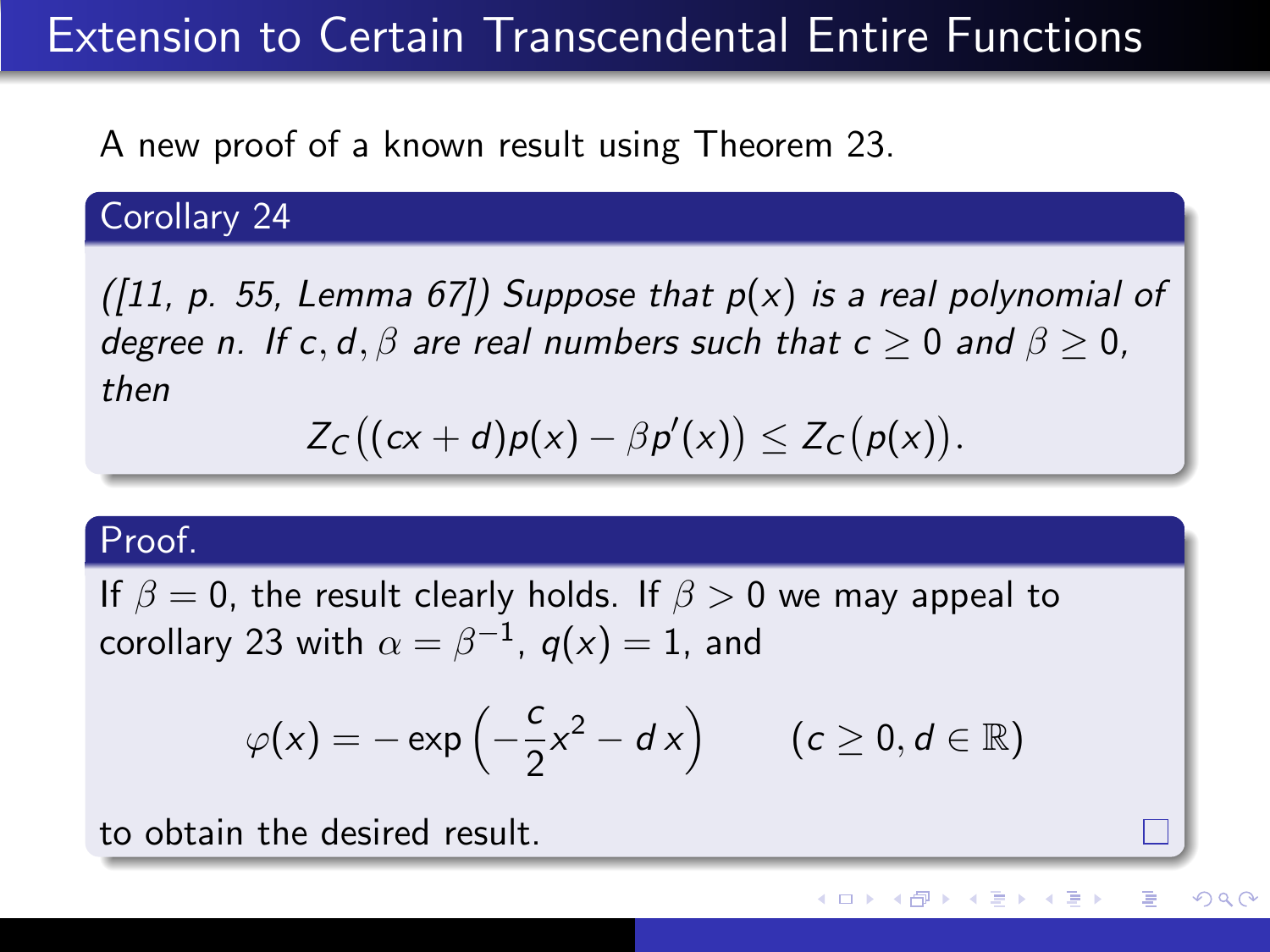The generalized Laguerre polynomials are given by

$$
L_n^{(\alpha)}(x) = \sum_{k=0}^n \binom{n+\alpha}{n-k} \frac{(-x)^k}{k!} \qquad (\alpha > -1; n = 0, 1, 2, \dots).
$$

They satisfy the differential equation (see, e.g., [\[13,](#page-45-2) p. 204])

$$
-x\frac{d^2}{dx^2}L_n^{(\alpha)}(x) + (x - (\alpha + 1))\frac{d}{dx}L_n^{(\alpha)}(x) = nL_n^{(\alpha)}(x). \tag{10}
$$

**Notation:** For any  $a \in \mathbb{R}$ , define

<span id="page-35-0"></span>
$$
\Psi_a = -xD + (x - (a+1))l. \tag{11}
$$

つくい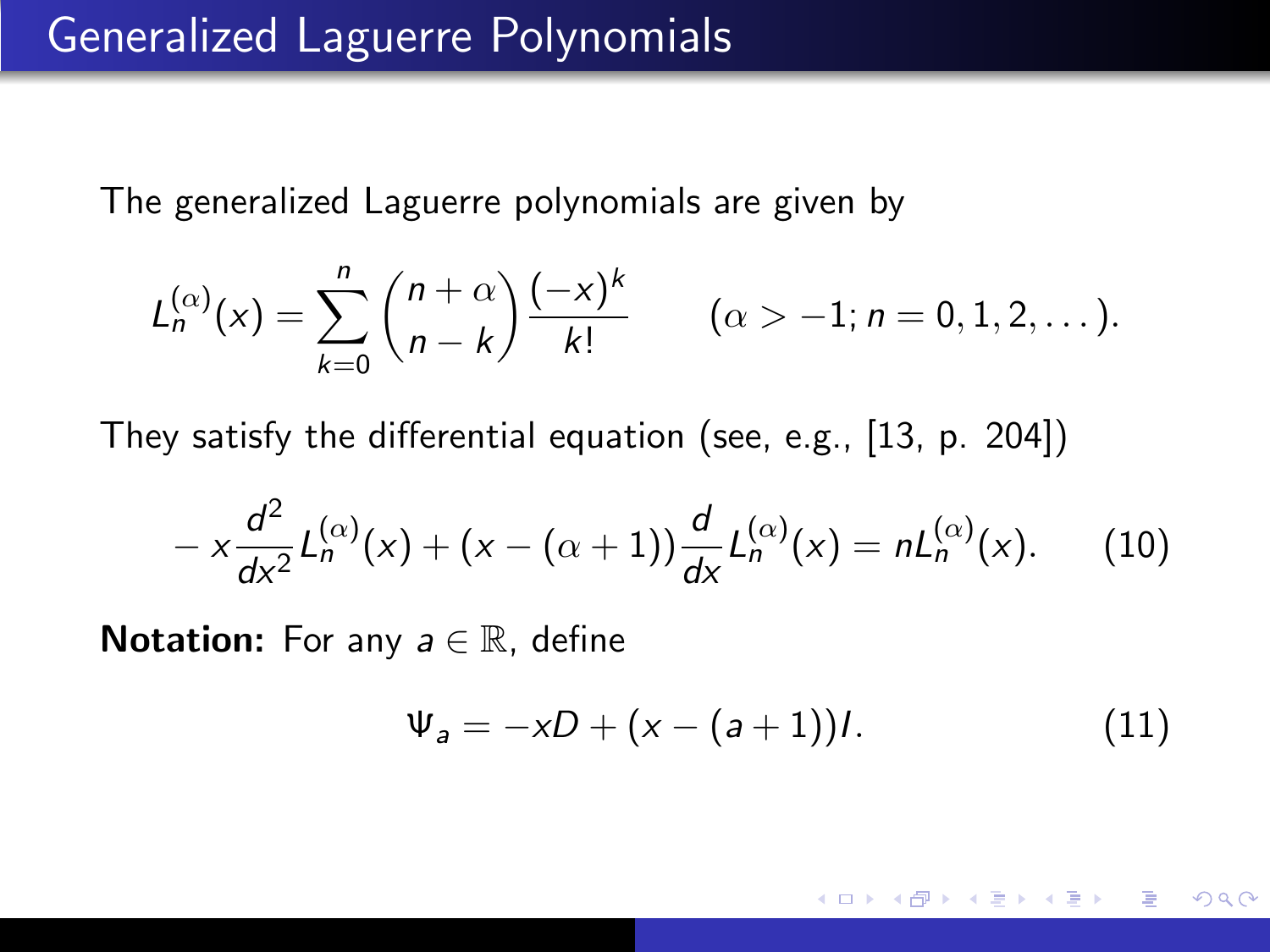#### Lemma 25

<span id="page-36-0"></span>Suppose  $\alpha \in \mathbb{R}$ . Then, for all non-negative integers n,

$$
D^{n}(\Psi_{\alpha}D-nI)=\Psi_{\alpha+n}D^{n+1}.
$$

つくい

#### Proof.

This is an immediate application of Proposition [16.](#page-21-0)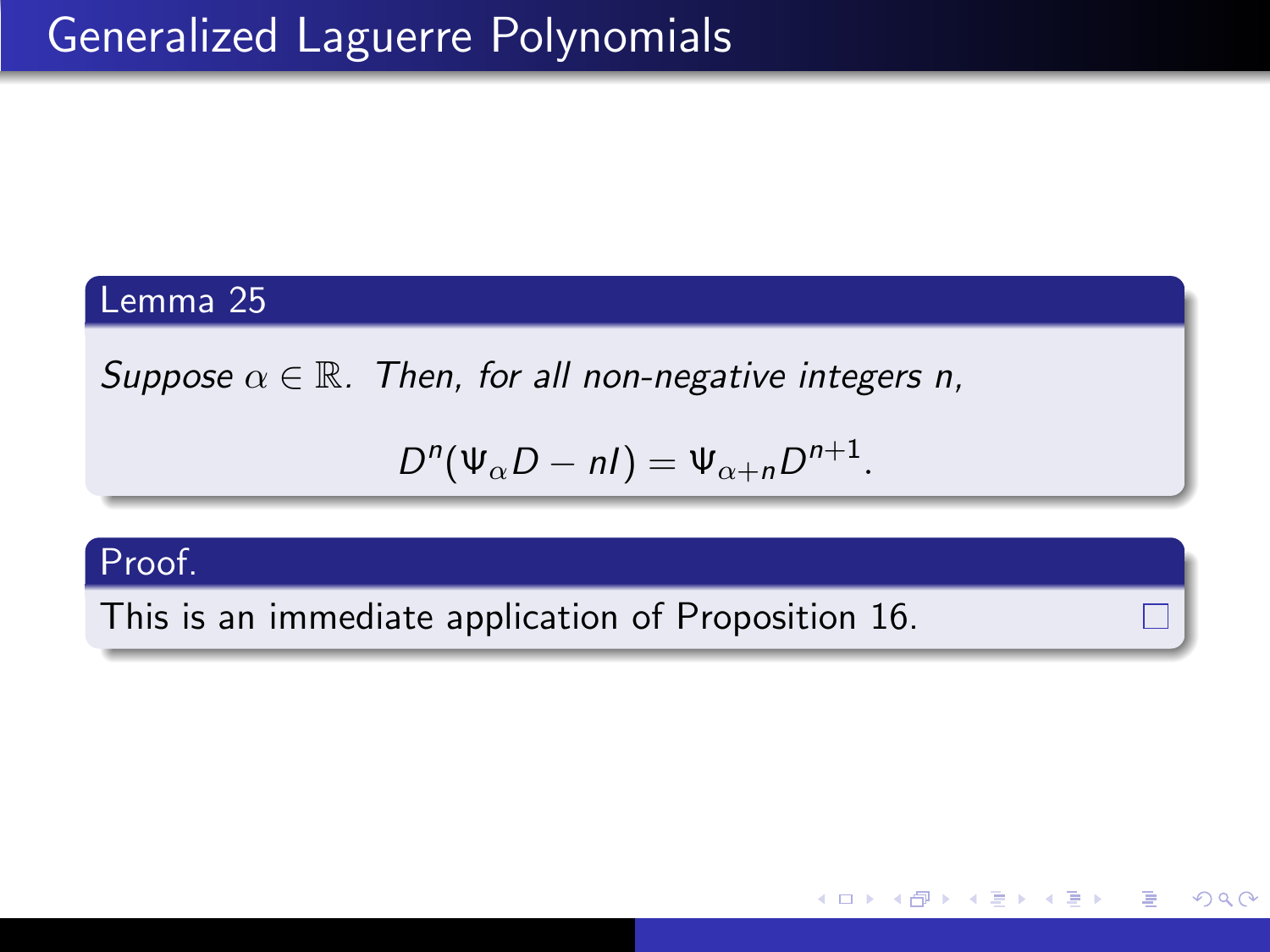#### Proposition 26

Let w be a positive integer and  $\{m_k\}_{k=0}^{w-1}\subset \mathbb{N}$ . Then

$$
\prod_{k=0}^{w-1} (\Psi_{\alpha}D - kI)^{m_k} = \left[ \prod_{k=0}^{w-1} \left[ (\Psi_{\alpha+k}D)^{m_k-1} \Psi_{\alpha+k} \right] \right] D^w,
$$

つくい

where  $\Psi_a$  is defined in equation [\(11\)](#page-35-0).

Sketch of Proof: Use induction and Lemma 25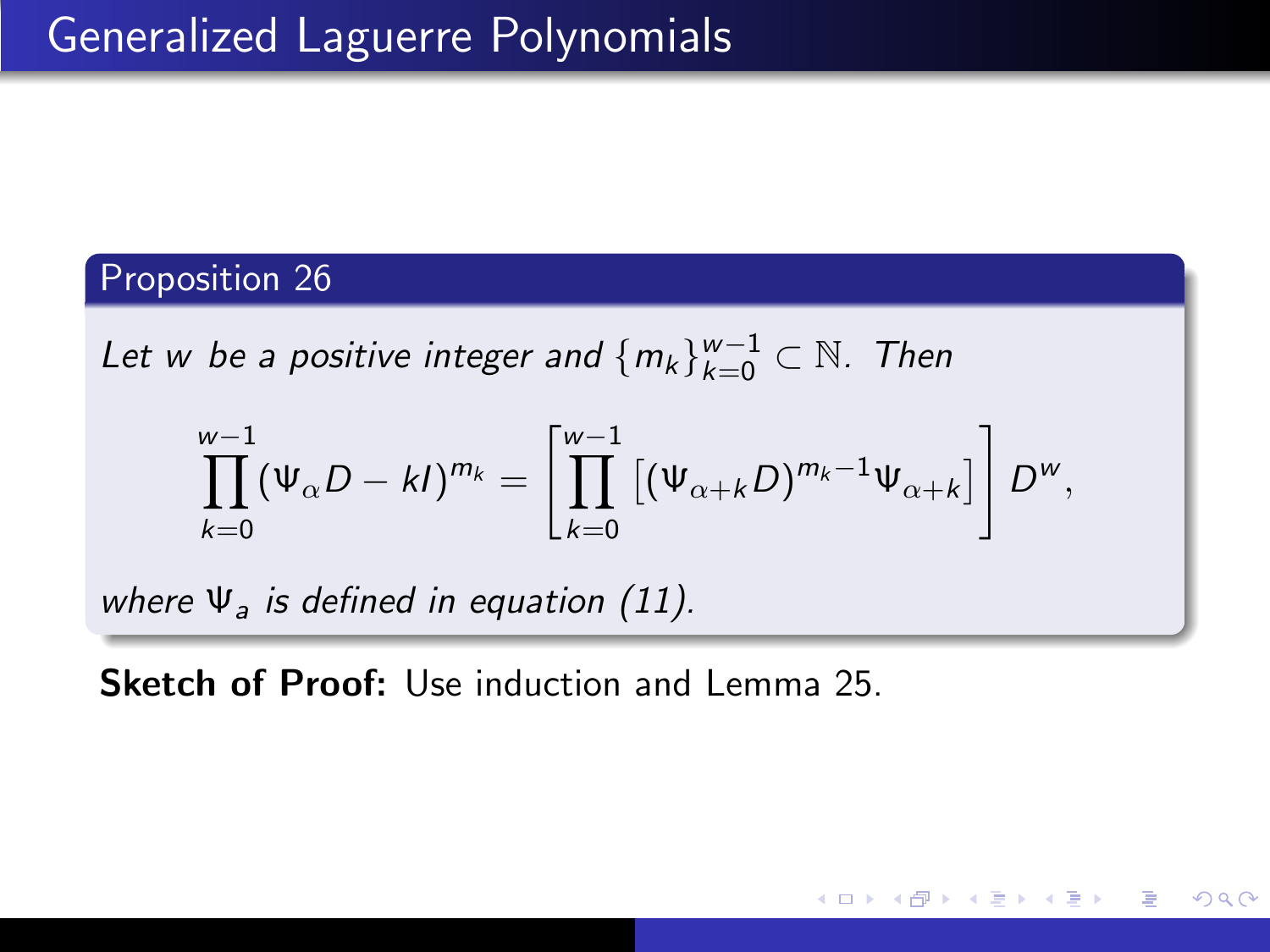#### Lemma 27

For any  $a > -1$ , the operator  $\Psi_a = -xD + (x - (a + 1))I$  is a CZDO.

#### Proof.

Suppose  $a > -1$  and set  $c = a + 1$ . By Theorem [23,](#page-33-0)

$$
Z_C\left(c\frac{d}{dx}\left(-x\exp(-x/c)\right)p(x)+\left(-x\exp(-x/c)\right)p'(x)\right)\leq Z_C(p).
$$

The quantity on the left simplifies to

$$
Z_C ((-x p'(x) + (x - c) p(x)) \exp(-x/c)).
$$

Thus,  $Z_C(\Psi_a p(x)) = Z_C(-x p'(x) + (x - c) p(x)) \le Z_C(p(x)).$  $\Box$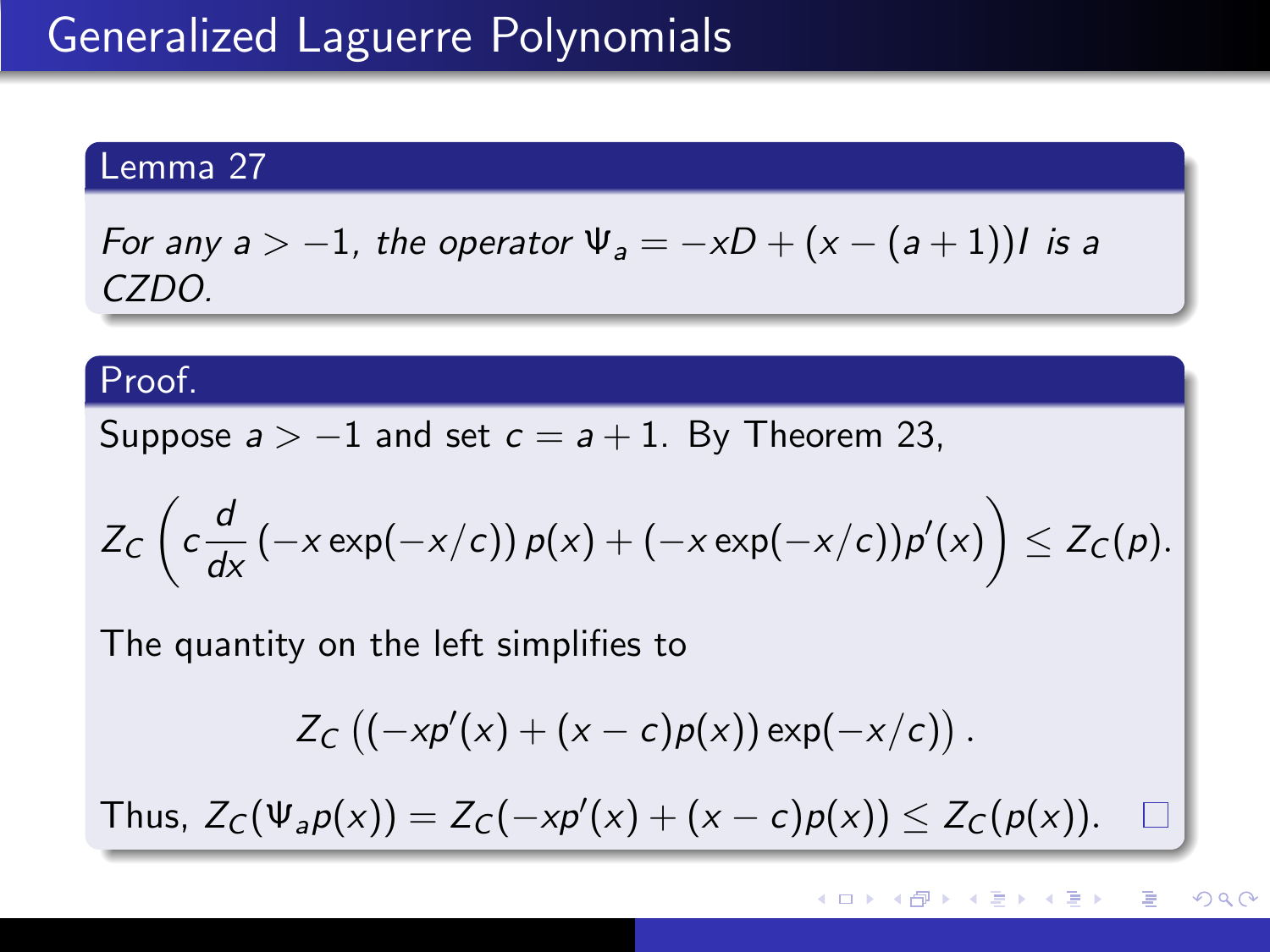#### Theorem 28

Fix  $\alpha > -1$ . If w is a positive integer and  $\{m_k\}_{k=0}^{w-1} \subset \mathbb{N}$ , then the sequence

$$
\left\{\prod_{k=0}^{w-1}(n-k)^{m_k}\right\}_{n=0}^{\infty} \tag{12}
$$

is an  $L^{(\alpha)}$ -CZDS.

Sketch of Proof: The operator is a composition of CZDO:

$$
\prod_{k=0}^{w-1} (\Psi_{\alpha}D - kI)^{m_k} = \left[ \prod_{k=0}^{w-1} \left[ (\Psi_{\alpha+k}D)^{m_k-1} \Psi_{\alpha+b} \right] \right] D^w.
$$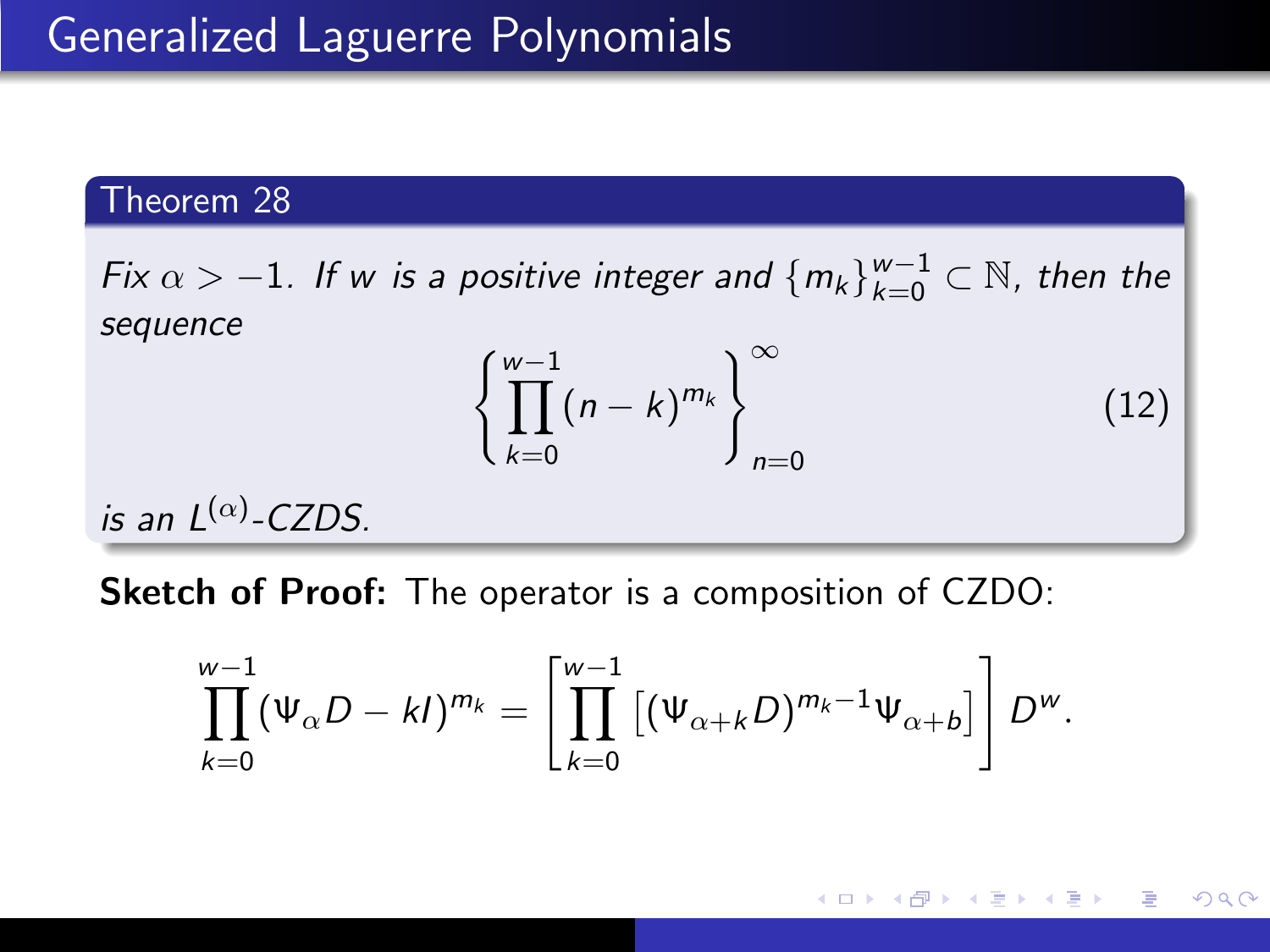# Open Questions

The "falling-factorial sequence"

$$
\{k(k-1)\cdots(k-(m-1))\}_{k=0}^{\infty}
$$

is a CZDS for the standard basis. By Corollary [21,](#page-28-0) any sequence of the form

$$
{k^2(k^2-1)\cdots(k^2-(m-1)^2)}_{k=0}
$$

is a T-CZDS. Can an analog of Theorem [9](#page-9-1) be obtained for the Chebyshev basis?

#### Problem 29

Find a complete characterization of polynomials h for which  ${h(k)}_{k=0}^{\infty}$  is a T-CZDS, where T denotes the Chebyshev basis.

We note that the characterization will be different from that of the standard basis, since the sequence  $\{k\}_{k=0}^{\infty}$  is not a  $\mathcal{T}\text{-CZDS}.$ 

 $QQ$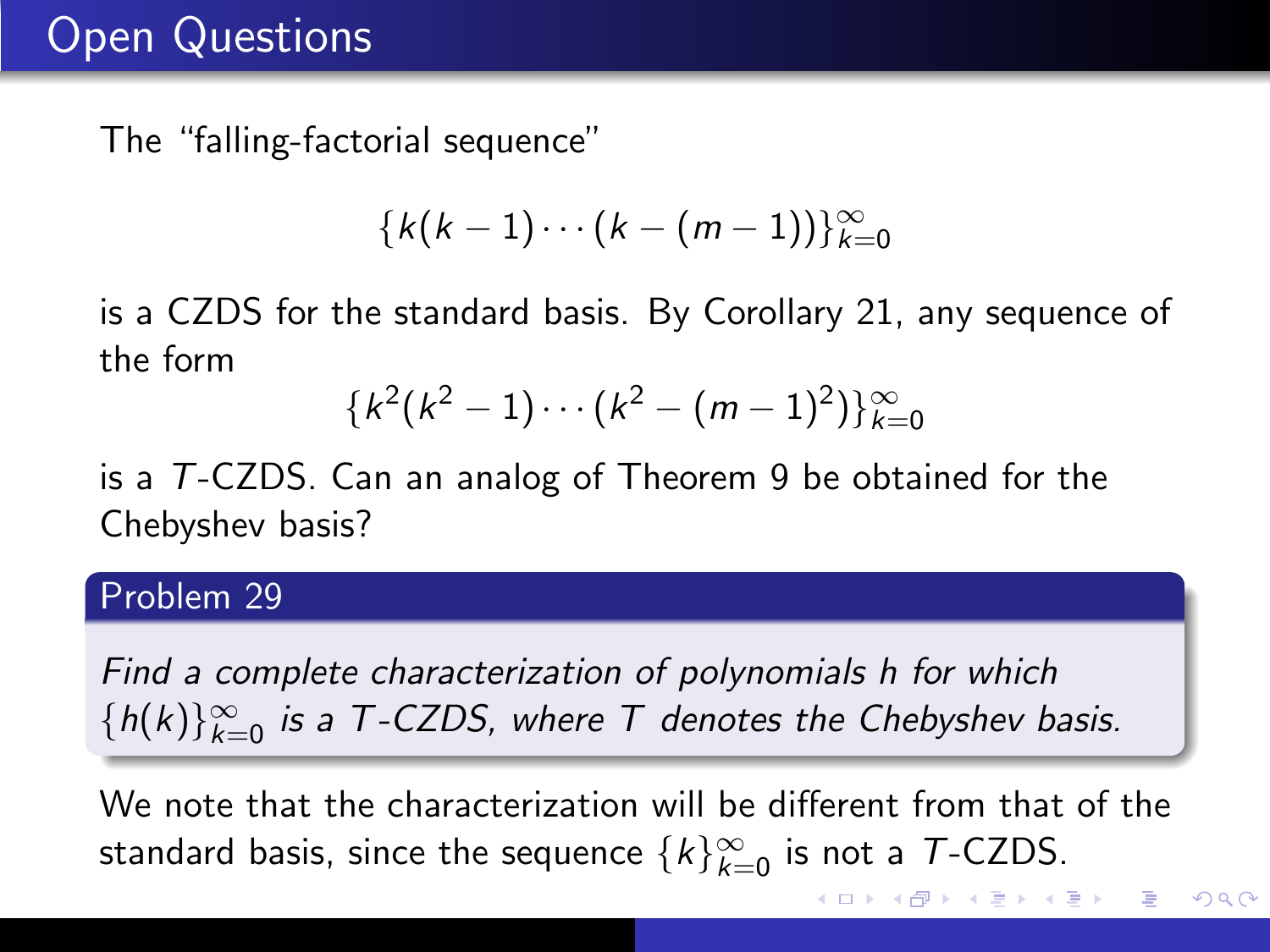The results on ultraspherical and Laguerre CZDS also have a falling factorial nature which leads us to consider the more general problem.

#### Problem 30

<span id="page-41-0"></span>For any basis B, find a complete characterization of polynomials h for which  $\{h(k)\}_{k=0}^{\infty}$  is a B-CZDS.

This problem has been solved for the standard basis, the Hermite basis, and any affine transformation of these two bases. Problem [30](#page-41-0) remains unsolved for any other choice of the basis B.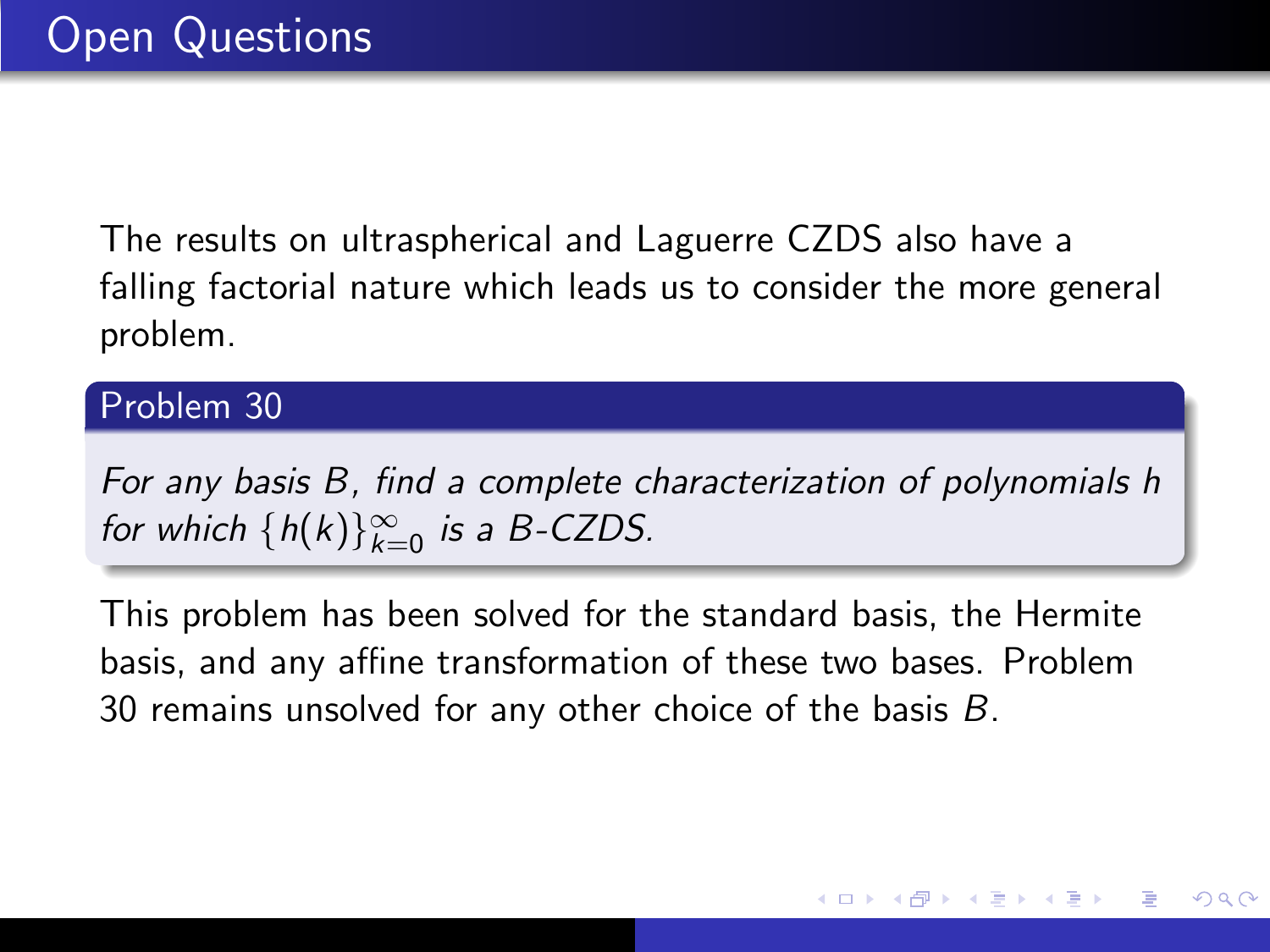# Open Questions

No complete characterization of CZDS for the standard basis is known. In particular, it is not known whether every rapidly decreasing sequence is a CZDS for the standard basis (see [\[5,](#page-44-0) Problem 4.8]). There is a connection with other bases:

#### Theorem 31

[\[11,](#page-45-1) Theorem 159] Let  $B = \{q_k(x)\}_{k=0}^{\infty}$  be a simple set of polynomials. If the sequence  $\{\gamma_k\}_{k=0}^\infty$  is a B-CZDS, then the sequence  $\{\gamma_k\}_{k=0}^{\infty}$  is a CZDS for the standard basis.

This prompts us to state a weaker version of Problem 4.8(a) of [\[5\]](#page-44-0).

#### Problem 32

Is there a simple set B for which  $\{\exp(-k^3)\}_{k=0}^{\infty}$  is a B-CZDS?

Our methods of simultaneously generating a basis and CZDS may apply (with a different operator).メロメ メ部メ メミメ メミメ

 $QQ$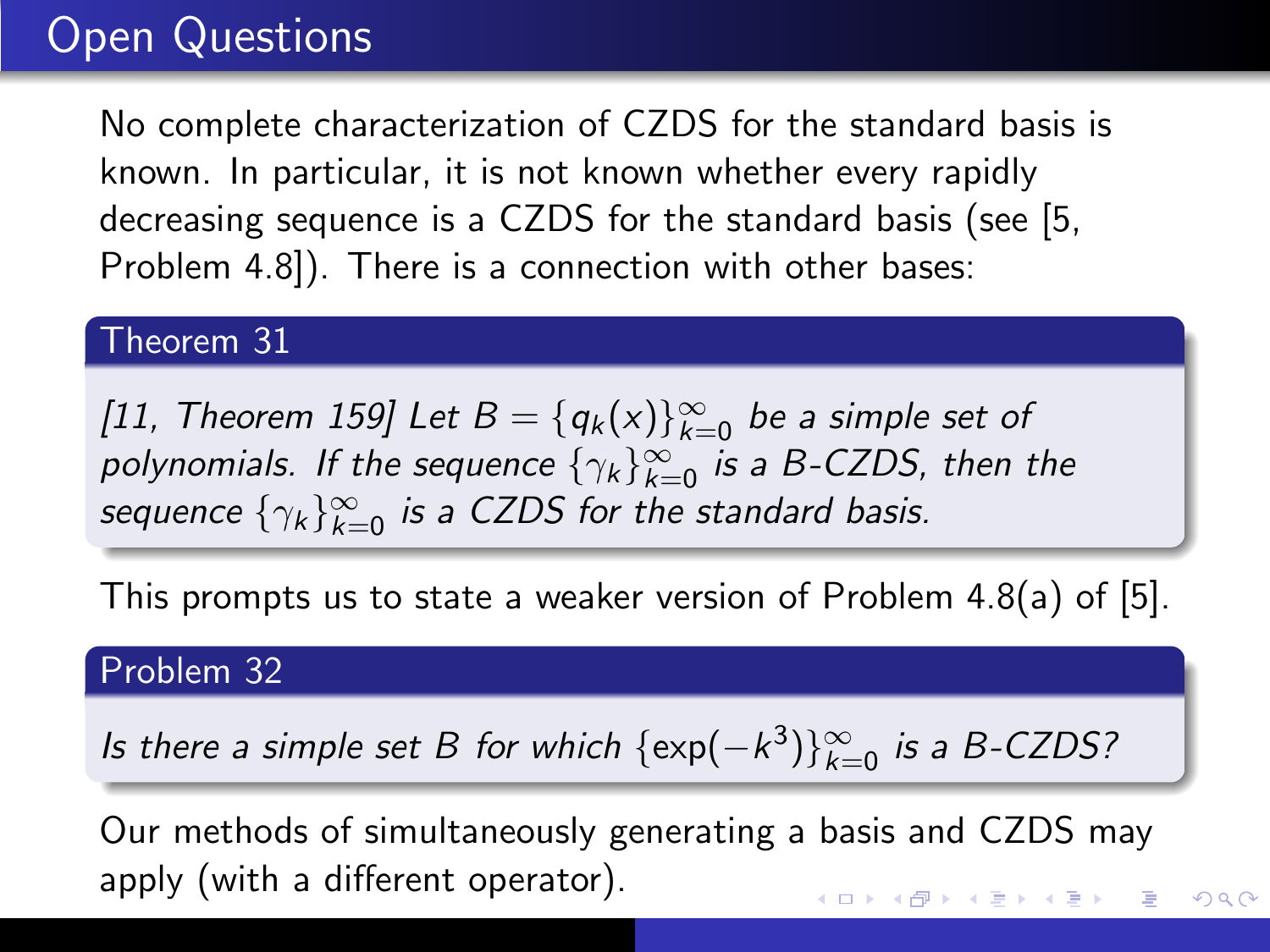- 暈 H. Azad, A. Laradji, and M. T. Mustafa, Polynomial solutions of differential equations, Adv. Difference Equ., 2011:58 (2011), 1-12.
- 螶 K. Blakeman, E. Davis, T. Forgács, and K. Urabe, On Legendre Multiplier Sequences, Missouri J. Math. Sci. Volume 24, Issue 1 (2012), 7-23.
- F. P. Brändén and E. Ottergren, A Characterization of Multiplier Sequences for Generalized Laguerre Bases, Constr. Approx., 39, No. 3, 585-596 (2014).
- <span id="page-43-0"></span>暈 T. Craven and G. Csordas, Complex zero decreasing sequences, Methods Appl. Anal. 2 (1995), 420-441.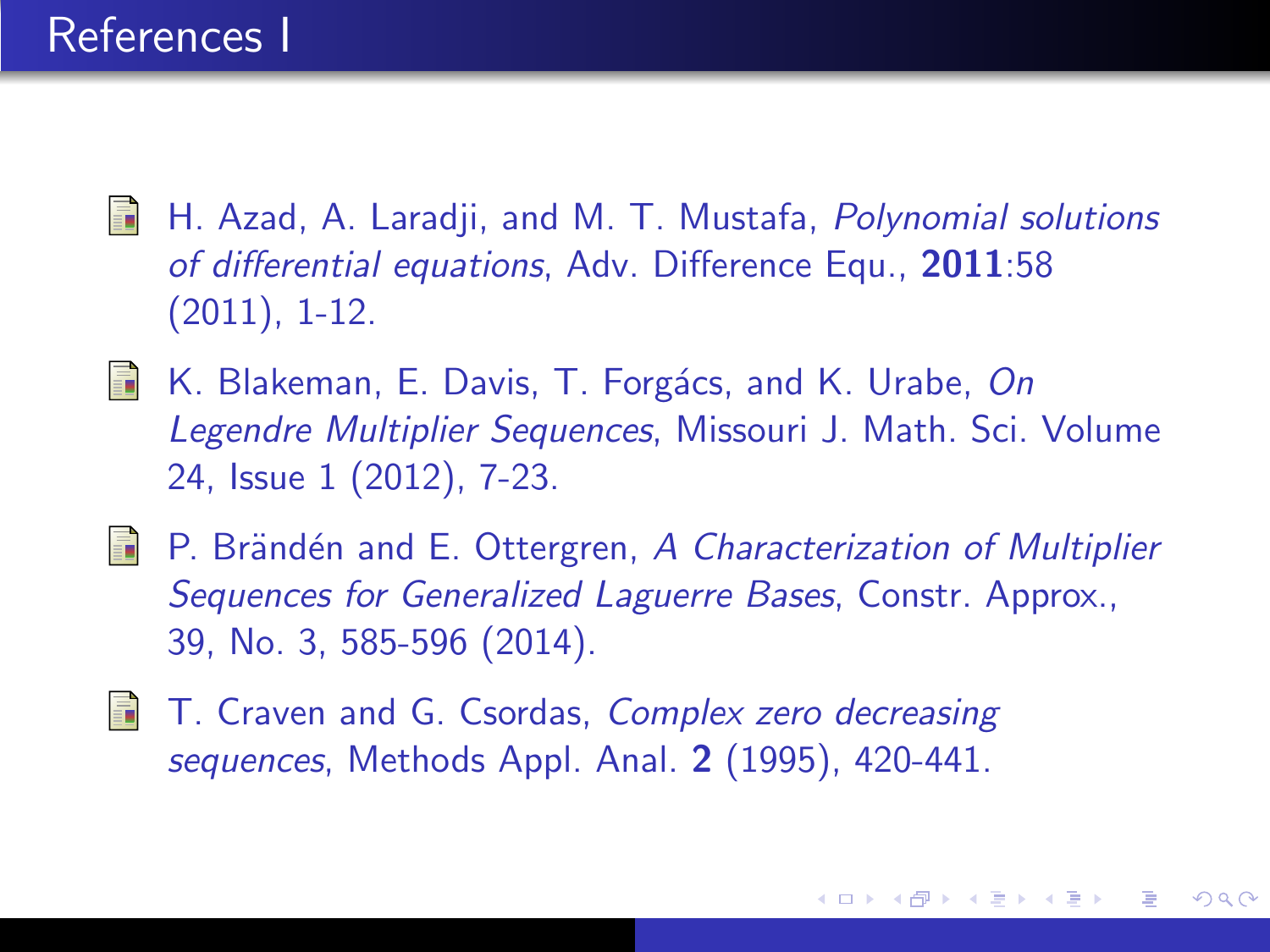### References II

- <span id="page-44-0"></span>F. T. Craven and G. Csordas, Composition theorems, multiplier sequences and complex zero decreasing sequences, in Value distribution theory and related topics, Adv. Complex Anal. Appl. 3 131-166, Kluwer Acad. Publ., Boston, MA, 2004.
- T. Forgács and A. Piotrowski, Multiplier Sequences for 螶 Generalized Laguerre Bases, Rocky Mountain J. Math. Volume 43, Number 4 (2013), 1141-1159.
- **同 H. L. Krall and I. M. Sheffer, A Characterization of Orthogonal** Polynomials, J. Math. Anal. Appl. 8 (1964), 232-244.
- <span id="page-44-1"></span>F. B. Ja. Levin, Distribution of Zeros of Entire Functions, Transl. Math. Mono. Vol. 5, Amer. Math. Soc., Providence, RI, 1964; revised ed. 1980.